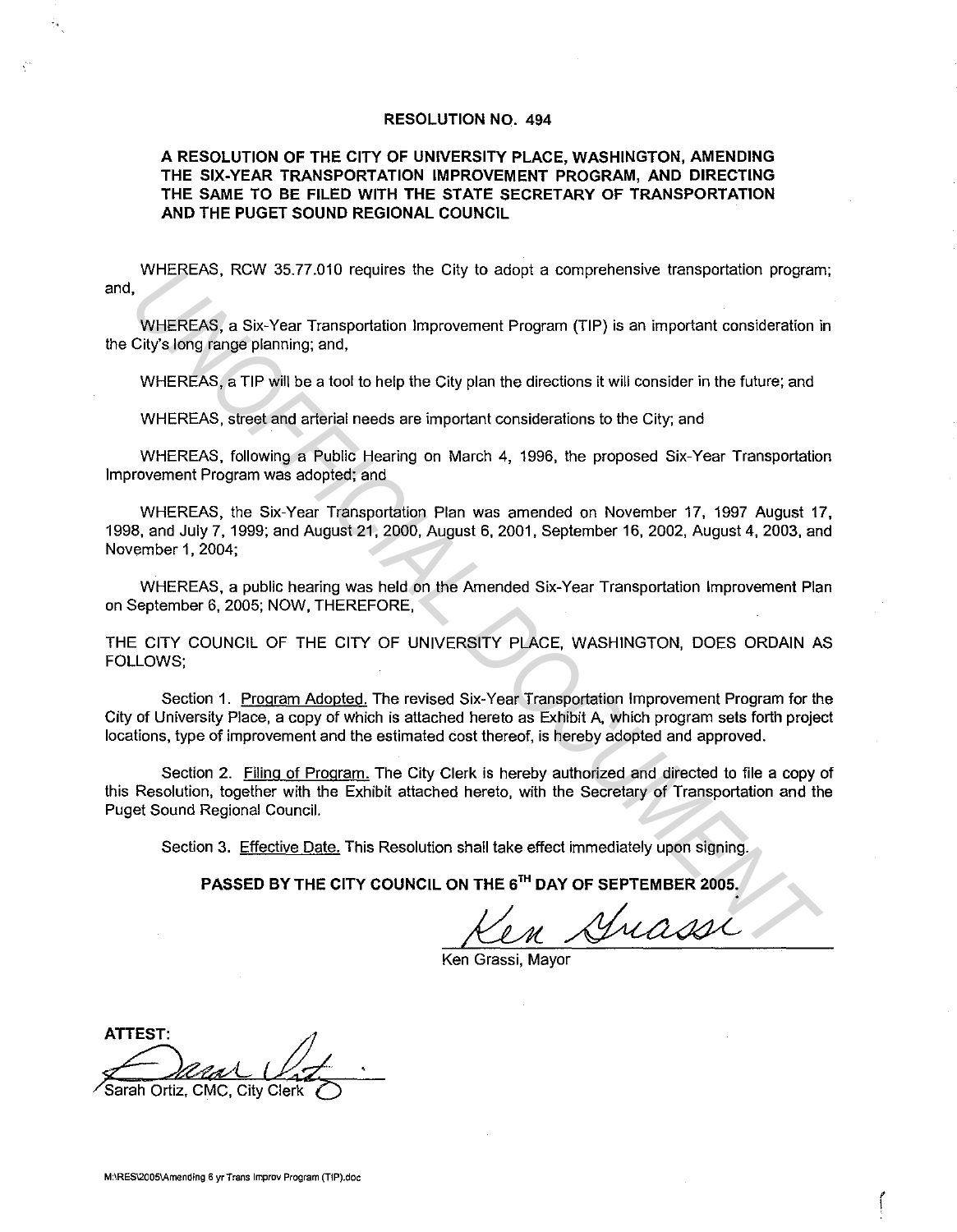Agency: CITY OF UNIVERSITY PLACE

County Pierce County

#### City or University Place, WA. Six-Year Transportation Plan 2006-2011



 $\sim$   $\epsilon$ 

Improvement Type: 01-New Construction; 05-Minor Widening; 06-0ther Enhancements; 07-Resurfacing; 12-SafetyiTraffic Ops; 32-Non Motor Vehicle Utilities Legend:G-Gas, C -Cable TV, P-Power, S-Sewer, T-Telephone, W-Water, O-Other Eunctional Classification: 00 - No Class; 14 - Major; 16 - Minor; 17 - Collector; 19 - Local

|                   |               | Functional Classification: 00 - No Class; 14 - Major; 16 - Minor; 17 - Collector; 19 - Local |                    |         |                      |                  |                                                        |             | (Project Costs in 2005 Dollars X 1000) |                       |                |                  |                                     |                                         |                             |               |                        |
|-------------------|---------------|----------------------------------------------------------------------------------------------|--------------------|---------|----------------------|------------------|--------------------------------------------------------|-------------|----------------------------------------|-----------------------|----------------|------------------|-------------------------------------|-----------------------------------------|-----------------------------|---------------|------------------------|
| Functional        | Fund          | <b>Project Identification</b>                                                                | Improvement Length |         | <b>Utility Codes</b> | Start            | Federal                                                | FF Cost by  | Phase Data                             |                       |                |                  |                                     | Expenditure Schedule (Local Agency Use) |                             |               |                        |
| Class.            | <b>Status</b> |                                                                                              | Туре               | (miles) |                      | Date             | <b>Fund Code</b>                                       | Phase       | <b>State Fund</b><br>Code              | <b>State</b><br>Funds | Local<br>Funds | Total            |                                     | 1st<br>2006                             | 2nd<br>2007                 | 3rd<br>2008   | $4th-6th$<br>2009-2011 |
|                   |               | 1 - Bridgeport Way Phase 3/4                                                                 |                    |         |                      |                  |                                                        |             |                                        |                       |                |                  |                                     |                                         |                             |               |                        |
| $\mathbf{14}$     | F/P           | City of University Place                                                                     | 06                 | 1.477   | <b>GCPSTW</b>        | PE / 06          | F                                                      | 346         |                                        |                       | 54             | 400              | PE                                  | 60                                      | 170                         | 170           | $\mathbf 0$            |
|                   |               | South Cty Limits to Cirque Drive W.                                                          |                    |         |                      | RW/06            | F/P                                                    | 260         | $\mathbf{P}$                           | 200                   | 140            | 600              | RW                                  | 180                                     | 300                         | 120           | $\mathbf 0$            |
|                   |               |                                                                                              |                    |         |                      | CN / 06          | ${\rm F/P}$                                            | 8.200       | $\mathbf{P}$                           | 3,000                 | 2,000          | 13,200           | lсN                                 | 2,100                                   | $\mathbf{o}$                | 2,000         | 9,100                  |
|                   |               | * Construct concrete curb, gutter and sidewalk on both sides of the street.                  |                    |         |                      |                  |                                                        |             |                                        |                       |                |                  | Total                               | 2.340                                   | 470                         | 2,290         | 9,100                  |
|                   |               | Include bicycle lanes, storm drainage, and street lighting.                                  |                    |         |                      |                  |                                                        |             |                                        |                       |                |                  |                                     |                                         |                             |               |                        |
|                   |               |                                                                                              |                    |         | PROJECT TOTAL        |                  |                                                        | 8,806       |                                        | 3,200                 | 2.194          | 14.200           |                                     |                                         |                             |               |                        |
|                   |               | 2 - Bridgeport Way W. Phase 5                                                                |                    |         |                      |                  |                                                        |             |                                        |                       |                |                  |                                     |                                         |                             |               |                        |
| 14                | P             | City of University Place                                                                     | 06                 | 0.511   | GCPSTW               | PE / 10          | Þ                                                      | 290         | Þ                                      | 110                   | 45             | 445              | PE                                  |                                         | $\mathbf{o}$                | 110           | 335                    |
|                   |               | 19th Street W. to 27th Street W.                                                             |                    |         |                      | RW/11            | $\mathbf{P}$                                           | 410         | p                                      | 300                   | 110            | 820              | RW                                  | $\mathbf 0$                             | $\Omega$                    | $\mathbf 0$   | 820                    |
|                   |               |                                                                                              |                    |         |                      | CN /11           | P                                                      | 2,000       | P                                      | 1,100                 | 400            | 3.500            | <b>CN</b>                           | 0                                       | 0                           | 0             | 3.500                  |
|                   |               | * Construct concrete curb, gutter and sidewalk on both sides of the street.                  |                    |         |                      |                  |                                                        |             |                                        |                       |                |                  | Total                               | $\Omega$                                | $\Omega$                    | 110           | 4,655                  |
|                   |               | Include bicycle lanes, storm drainage, and street lighting and undergrounding.               |                    |         |                      |                  |                                                        |             |                                        |                       |                |                  |                                     |                                         |                             |               |                        |
|                   |               |                                                                                              |                    |         | PROJECT TOTAL        |                  |                                                        | 2,700       |                                        | 1,510                 | 555            | 4,765            |                                     |                                         |                             |               |                        |
|                   |               |                                                                                              |                    |         |                      |                  |                                                        |             |                                        |                       |                |                  |                                     |                                         |                             |               |                        |
| 16                | F             | 3 - 27th Street W - Phase 1<br>City of University Place                                      | 06                 | 0.625   | GCPSTW PE/11         |                  |                                                        |             |                                        |                       |                |                  |                                     |                                         | $\Omega$                    |               |                        |
|                   |               | Grandview Drive to Bridgeport Way                                                            |                    |         |                      | RW/              |                                                        |             |                                        |                       | 130            | 130<br>$\bullet$ | PE<br><b>RW</b>                     | n                                       | $\mathbf 0$                 | n             | 130<br>0               |
|                   |               |                                                                                              |                    |         |                      | CN/              |                                                        |             |                                        |                       |                |                  | CN                                  | n                                       | $\mathbf{0}$                | $\mathbf{u}$  | $\mathbf 0$            |
|                   |               | * Construct concrete curb, gutter, bicycle lanes and sidewalk on both sides of the street.   |                    |         |                      |                  |                                                        |             |                                        |                       |                |                  | Total                               |                                         | 0                           |               | 130                    |
|                   |               | Include bicycle lanes, storm drainage, street lighting and undergrounding.                   |                    |         |                      |                  |                                                        |             |                                        |                       |                |                  |                                     |                                         |                             |               |                        |
|                   |               |                                                                                              |                    |         | PROJECT TOTAL        |                  |                                                        | $\Omega$    |                                        | $\Omega$              | 130            | 130              |                                     |                                         |                             |               |                        |
|                   |               |                                                                                              |                    |         |                      |                  |                                                        |             |                                        |                       |                |                  |                                     |                                         |                             |               |                        |
|                   |               | 4 - 67th Avenue                                                                              |                    |         |                      |                  |                                                        |             |                                        |                       |                |                  |                                     |                                         |                             |               |                        |
| 16                | $\mathbf{P}$  | City of University Place<br>Regents Bivd. To 19th Street                                     | 12                 | 0.341   | GCPSTW PE / 09       | RW / 09          | Þ                                                      |             |                                        |                       | 200<br>700     | 200<br>700       | PE<br><b>RW</b>                     | $\Omega$<br>$\Omega$                    | 0<br>$\mathbf{o}$           | $\theta$      | 200<br>700             |
|                   |               |                                                                                              |                    |         |                      | CN / 09          | $\mathbf{P}$                                           |             |                                        |                       | 2,400          | 2,400            | <b>CN</b>                           | $\Omega$                                | $\mathbf 0$                 | $\mathbf 0$   | 2,400                  |
|                   |               | * Construct concrete curb, gutter and sidewalk on both sides of the street.                  |                    |         |                      |                  |                                                        |             |                                        |                       |                |                  | <b>Total</b>                        | $\Omega$                                | $\Omega$                    | $\Omega$      | 3,300                  |
|                   |               | Include bicycle lanes, left turn lane, storm drainage, and street lighting.                  |                    |         |                      |                  |                                                        |             |                                        |                       |                |                  |                                     |                                         |                             |               |                        |
|                   |               |                                                                                              |                    |         | PROJECT TOTAL        |                  |                                                        | $\Omega$    |                                        | $\mathbf{0}$          | 3,300          | 3,300            |                                     |                                         |                             |               |                        |
|                   |               |                                                                                              |                    |         |                      |                  |                                                        |             |                                        |                       |                |                  |                                     |                                         |                             |               |                        |
|                   |               | 5 - 27th Street - Phase 2                                                                    |                    |         |                      |                  |                                                        |             |                                        |                       |                |                  |                                     |                                         |                             |               |                        |
| 14                | P             | City of University Place                                                                     | 06                 | 0.800   | GCPSTW PE / 010      |                  |                                                        |             |                                        |                       | 120<br>160     | 120<br>160       | $\mathbf{P}\mathbf{E}$<br><b>RW</b> | $\mathbf{a}$                            | $\theta$<br>$\mathbf 0$     | n<br>$\Omega$ | 120<br>160             |
|                   |               | Bridgeport Way to 67th Ave/Mildred                                                           |                    |         |                      | RW/011<br>CN/    |                                                        |             |                                        |                       |                | $\Omega$         | CN                                  | $\Omega$                                | $\Omega$                    | $\Omega$      | $\mathbf{o}$           |
|                   |               | *Construction of sidewalks, curb, gutter and bicycle lanes on both sides of street.          |                    |         |                      |                  |                                                        |             |                                        |                       |                |                  | <b>Total</b>                        | $\Omega$                                | $\theta$                    | n             | 280                    |
|                   |               |                                                                                              |                    |         |                      |                  |                                                        |             |                                        |                       |                |                  |                                     |                                         |                             |               |                        |
|                   |               |                                                                                              |                    |         | PROJECT TOTAL        |                  |                                                        | 0           |                                        | $\mathbf 0$           | 280            | 280              |                                     |                                         |                             |               |                        |
|                   |               |                                                                                              |                    |         |                      |                  |                                                        |             |                                        |                       |                |                  |                                     |                                         |                             |               |                        |
|                   |               | 6 - Cirque Drive - Phase 2C                                                                  |                    |         |                      |                  |                                                        |             |                                        |                       |                |                  |                                     |                                         |                             |               |                        |
| 14                | F             | City of University Place                                                                     | 06                 | 0.947   | <b>GCPSTW</b>        | PE / 09          |                                                        |             |                                        |                       | 45             | 45               | PE                                  | $\Omega$                                | 0<br>$\mathbf 0$            | $\Omega$      | 45<br>15               |
|                   |               | Sunset Drive to 67th Ave                                                                     |                    |         |                      | RW/09<br>CN / 10 |                                                        |             |                                        |                       | 15<br>600      | 15<br>600        | RW<br>CN                            | $\Omega$                                | $\mathbf 0$                 | $\bf{0}$      | 600                    |
|                   |               | Curb & gutter, bike lane, sidewalk on north side.                                            |                    |         |                      |                  |                                                        |             |                                        |                       |                |                  | Total                               | $\Omega$                                | $\Omega$                    | $\Omega$      | 660                    |
|                   |               |                                                                                              |                    |         |                      |                  |                                                        |             |                                        |                       |                |                  |                                     |                                         |                             |               |                        |
|                   |               |                                                                                              |                    |         | PROJECT TOTAL        |                  |                                                        | $\mathbf 0$ |                                        | $\bullet$             | 660            | 660              |                                     |                                         |                             |               |                        |
|                   |               |                                                                                              |                    |         |                      |                  |                                                        |             |                                        |                       |                |                  |                                     |                                         |                             |               |                        |
|                   |               | 7 - Cirque Drive - Phase 3                                                                   |                    |         |                      |                  |                                                        |             |                                        |                       |                |                  |                                     |                                         |                             |               |                        |
| 14                | P             | City of University Place                                                                     | 06                 | 1.098   | GCPSTW PE/09         |                  |                                                        |             |                                        |                       | 140            | 140              | FE                                  | $\Omega$                                | $\Omega$                    |               | 140                    |
|                   |               | 67th Avenue to Orchard Street                                                                |                    |         |                      | RW/09            |                                                        |             |                                        |                       | 70             | 70               | <b>Rw</b><br><b>CN</b>              | $\Omega$<br>$\Omega$                    | $\mathbf 0$<br>$\mathbf{o}$ | $\Omega$<br>0 | 70<br>2,500            |
|                   |               | * Construct curbs, gutters, sidewalk and bike lane one side.                                 |                    |         |                      | CN / 10          |                                                        |             |                                        |                       | 2,500          | 2,500            | <b>Total</b>                        | $\mathbf{a}$                            | $\Omega$                    | $\Omega$      | 2,710                  |
|                   |               |                                                                                              |                    |         |                      |                  |                                                        |             |                                        |                       |                |                  |                                     |                                         |                             |               |                        |
|                   |               |                                                                                              |                    |         | PROJECT TOTAL        |                  |                                                        |             |                                        | 0                     | 2.710          | 2,710            |                                     |                                         |                             |               |                        |
| 2005 STTTP EXNOXS |               |                                                                                              |                    |         |                      |                  | Funding: F-Secured; S-Subject to Selection; P-Planning |             |                                        |                       |                |                  |                                     |                                         |                             | Page Tof      |                        |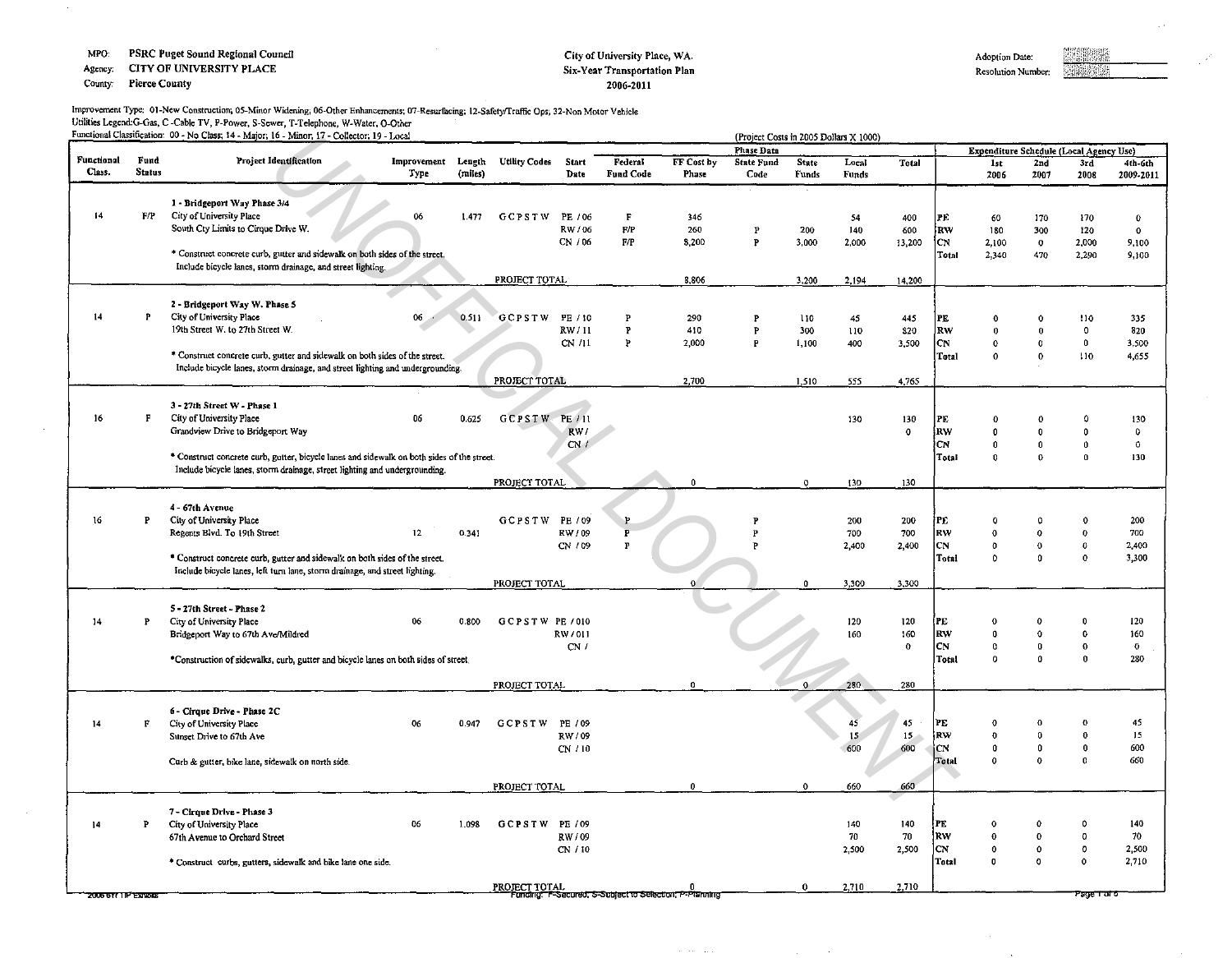Agency: CITY OF UNIVERSITY PLACE

County: Pierce County

 $\sim$ 

 $\sim$ 

#### City 0£ University Place, WA. Six-Year Transportation Plan 2006-2011

 $\sim$ 

usan kecaria Adoption Date: Resolution Number: 

 $\sim$ 

## Improvement Type: 01-New Construction; 05-Minor Widening; 06-Other Enhancements; 07-Resurfacing; 12-Safety/Traffic Ops; 32-Non Motor Vehicle Utilities Legend:G-Gas, C -Cable TV, P-Power, S-Sewer, T-Telephone, W-Water, O-Other<br>Functional Classification: 00 - No Class; 14 - Major, 16 - Minor, 17 - Collector, 19 - Local

|                       |               | Functional Classification: 00 - No Class; 14 - Major, 16 - Minor, 17 - Collector; 19 - Local         |                     |                   |                                                                         |                  |                             |                     |                           |                       | (Project Costs in 2005 Dollars X 1000) |              |                         |                                         |                              |                   |                        |
|-----------------------|---------------|------------------------------------------------------------------------------------------------------|---------------------|-------------------|-------------------------------------------------------------------------|------------------|-----------------------------|---------------------|---------------------------|-----------------------|----------------------------------------|--------------|-------------------------|-----------------------------------------|------------------------------|-------------------|------------------------|
| Functional            | Fund          |                                                                                                      |                     |                   |                                                                         |                  |                             |                     | <b>Phase Data</b>         |                       |                                        |              |                         | Expenditure Schedule (Local Agency Use) |                              |                   |                        |
| Class.                | <b>Status</b> | <b>Project Identification</b>                                                                        | Improvement<br>Type | Length<br>(miles) | <b>Utility Codes</b>                                                    | Start<br>Date    | Federal<br><b>Fund Code</b> | FF Cost by<br>Phase | <b>State Fund</b><br>Code | <b>State</b><br>Funds | Local<br>Funds                         | Total        |                         | 1st<br>2006                             | 2nd<br>2007                  | 3rd<br>2008       | $4th-6th$<br>2009-2011 |
|                       |               | 8-44th Street W                                                                                      |                     |                   |                                                                         |                  |                             |                     |                           |                       |                                        |              |                         |                                         |                              |                   |                        |
| 17                    | P             | City of University Place                                                                             | 06                  | 0.511             | <b>GCPSTW</b>                                                           | PE / 08          |                             |                     |                           |                       | 140                                    | 140          | PE                      | n                                       | $\bf{0}$                     | 80                | 60                     |
|                       |               | Bridgeport Way to 67th Avenue                                                                        |                     |                   |                                                                         | RW/09            |                             |                     |                           |                       | 80                                     | 80           | RW                      | O                                       | $\Omega$                     | 0                 | 80                     |
|                       |               |                                                                                                      |                     |                   |                                                                         | CN / 10          |                             |                     |                           |                       | 1,310                                  | 1,310        | CN                      |                                         | 0                            | $\bf{0}$          | 1,310                  |
|                       |               | * Construct curbs, gutters, sidewalks and bike lanes both sides                                      |                     |                   |                                                                         |                  |                             |                     |                           |                       |                                        |              | Total                   | $\Omega$                                | $^{\circ}$                   | 80                | 1,450                  |
|                       |               |                                                                                                      |                     |                   | PROJECT TOTAL                                                           |                  |                             | $\mathbf{o}$        |                           | $\mathbf 0$           | 1.530                                  | 1,530        |                         |                                         |                              |                   |                        |
|                       |               | 9 - Alameda Extension (north)                                                                        |                     |                   |                                                                         |                  |                             |                     |                           |                       |                                        |              |                         |                                         |                              |                   |                        |
| $\sqrt{7}$            | P             | City of University Place                                                                             | 01                  | 1.023             | GCPSTW                                                                  | PE / 10          |                             |                     |                           |                       | 130                                    | 130          | PE                      |                                         | o                            | 0                 | 130                    |
|                       |               | Cirque Drive W. to 40th St. W. (North extension)                                                     |                     |                   |                                                                         | RW /10           |                             |                     |                           |                       | 100                                    | 100          | RW                      |                                         | $\Omega$                     | 0                 | 100                    |
|                       |               |                                                                                                      |                     |                   |                                                                         | CN/11            |                             |                     |                           |                       | 2,530                                  | 2,530        | CN                      |                                         | $\theta$                     | $\Omega$          | 2,530                  |
|                       |               | * Construct curbs, gutters, sidewalks, bike lane both sides.                                         |                     |                   |                                                                         |                  |                             |                     |                           |                       |                                        |              | Total                   | 0                                       | $\mathbf{0}$                 | O.                | 2,760                  |
|                       |               |                                                                                                      |                     |                   | PROJECT TOTAL                                                           |                  |                             | $\alpha$            |                           | $\circ$               | 2,760                                  | 2,760        |                         |                                         |                              |                   |                        |
|                       |               | 10 - 67th Avenue                                                                                     |                     |                   |                                                                         |                  |                             |                     |                           |                       |                                        |              |                         |                                         |                              |                   |                        |
| 16                    | P             | City of University Place                                                                             | 06                  | 2.690             | GCPSTW PE/10                                                            |                  |                             |                     | P                         |                       | 400                                    | 400          | PE                      |                                         | n                            |                   | 400                    |
|                       |               | Bridgeport Way to Regents Blvd.                                                                      |                     |                   |                                                                         | RW/10            |                             |                     | P                         |                       | 500                                    | 500          | RW                      |                                         | 0                            | 0                 | 500                    |
|                       |               |                                                                                                      |                     |                   |                                                                         | CN / 10          |                             |                     | Þ                         |                       | 7,200                                  | 7,200        | CN                      | $\boldsymbol{\theta}$                   | $\mathbf 0$                  | $\bf{0}$          | 7.200                  |
|                       |               | * Construct concrete curb, gutter and sidewalk on both sides.                                        |                     |                   |                                                                         |                  |                             |                     |                           |                       |                                        |              | Total                   | $^{\circ}$                              | $\Omega$                     | $\Omega$          | 8,100                  |
|                       |               |                                                                                                      |                     |                   | PROJECT TOTAL                                                           |                  |                             | $\Omega$            |                           | $\mathbf{o}$          | 8,100                                  | 8,100        |                         |                                         |                              |                   |                        |
|                       |               |                                                                                                      |                     |                   |                                                                         |                  |                             |                     |                           |                       |                                        |              |                         |                                         |                              |                   |                        |
|                       |               | 11 - 40th Street                                                                                     |                     |                   |                                                                         |                  |                             |                     |                           |                       |                                        |              |                         |                                         |                              |                   |                        |
| 17                    | P             | City of University Place                                                                             | 06                  | 0.511             | GCPSTW                                                                  | PE / 09          |                             |                     |                           |                       | 110                                    | 110          | PE                      | $\Omega$<br>$\Omega$                    | n<br>$\boldsymbol{0}$        |                   | 110                    |
|                       |               | Bridgeport Way to 67th Avenue                                                                        |                     |                   |                                                                         | RW/09<br>CN / 09 |                             |                     |                           |                       | 100<br>1,400                           | 100<br>1,400 | RW<br>CN                | $^{\circ}$                              | $\circ$                      | 0                 | 100<br>1,400           |
|                       |               | * Construct curb, gutter, sidewalk and bike lane both sides                                          |                     |                   |                                                                         |                  |                             |                     |                           |                       |                                        |              | Total                   | n                                       | $\Omega$                     | $\Omega$          | 1,610                  |
|                       |               |                                                                                                      |                     |                   |                                                                         |                  |                             |                     |                           |                       |                                        |              |                         |                                         |                              |                   |                        |
|                       |               |                                                                                                      |                     |                   | PROJECT TOTAL                                                           |                  |                             |                     |                           | $\mathbf{0}$          | 1,610                                  | 1,610        |                         |                                         |                              |                   |                        |
|                       |               | 12 - Grandview Drive - Phase 5                                                                       |                     |                   |                                                                         |                  |                             |                     |                           |                       |                                        |              |                         |                                         |                              |                   |                        |
| 17                    | P             | City of University Place                                                                             | 06                  | 0.530             | GCPSTW                                                                  | PE / 11          |                             |                     |                           |                       | 130                                    | 130          | PF                      |                                         | $\Omega$                     |                   | 130                    |
|                       |               | 27th Street to 19th Street                                                                           |                     |                   |                                                                         | RW/11            |                             |                     |                           |                       | 110                                    | 110          | <b>RW</b>               |                                         | $\Omega$                     | $\Omega$          | 110                    |
|                       |               | * Construct curb, gutter, sidewalk and bike lane both sides                                          |                     |                   |                                                                         | CN/              |                             |                     |                           |                       | 1,800                                  | 1,800        | C <sub>N</sub><br>Total | $\Omega$<br>Ω                           | $\mathbf{0}$<br>$\mathbf{0}$ | $\Omega$<br>n     | 1,800<br>2,040         |
|                       |               |                                                                                                      |                     |                   |                                                                         |                  |                             |                     |                           |                       |                                        |              |                         |                                         |                              |                   |                        |
|                       |               |                                                                                                      |                     |                   | PROJECT TOTAL                                                           |                  |                             | $\mathbf{r}$        |                           | $\Omega$              | 2,040                                  | 2,040        |                         |                                         |                              |                   |                        |
|                       |               | 13 - Alameda Connection (south)                                                                      |                     |                   |                                                                         |                  |                             |                     |                           |                       |                                        |              |                         |                                         |                              |                   |                        |
| 17                    | P             | City of University Place                                                                             | 01                  | 0.152             | GCPSTW                                                                  | PE/10            |                             |                     |                           |                       | 60                                     | 60           | PF                      |                                         | n                            |                   | 60                     |
|                       |               | From current southern terminus to 67th Ave. W. (South extension)                                     |                     |                   |                                                                         | RW/10            |                             |                     |                           |                       | 15                                     | 15           | Rw                      |                                         | $\Omega$                     |                   | 15                     |
|                       |               |                                                                                                      |                     |                   |                                                                         | CN/10            |                             |                     |                           |                       | 725                                    | 725          | <b>CN</b>               | -0<br>$\alpha$                          | $\boldsymbol{0}$<br>$\Omega$ | 0<br>$\sim$       | 725<br>800             |
|                       |               | * Construct curbs, gutters, sidewalks, bike lane both sides in addition to traffic calming measures, |                     |                   |                                                                         |                  |                             |                     |                           |                       |                                        |              | Total                   |                                         |                              |                   |                        |
|                       |               |                                                                                                      |                     |                   | PROJECT TOTAL                                                           |                  |                             | $\mathbf{0}$        |                           | $\mathbf{0}$          | 800                                    | 800          |                         |                                         |                              |                   |                        |
|                       |               | 14 - Chambers Creek Road/Chambers Lane                                                               |                     |                   |                                                                         |                  |                             |                     |                           |                       |                                        |              |                         |                                         |                              |                   |                        |
| 16                    | P             | City of University Place                                                                             | 06                  | 1.420             | GCPSTW PE/11                                                            |                  |                             |                     |                           |                       | 200                                    | 200          | PE                      |                                         | 0                            | 200               | $\mathbf 0$            |
|                       |               | 64th Street to Bridgeport Way                                                                        |                     |                   |                                                                         | RW/11            |                             |                     |                           |                       | 300                                    | 300          | RW                      |                                         | $\pmb{0}$                    | 300               | 0                      |
|                       |               |                                                                                                      |                     |                   |                                                                         | CN/              |                             |                     |                           |                       | 5.230                                  | 5.230        | CN.                     | $\Omega$                                | $\mathbf 0$                  | $\mathbf 0$       | 5.230                  |
|                       |               | * Construct curb, gutter, sidewalk and bike lane both sides                                          |                     |                   |                                                                         |                  |                             |                     |                           |                       |                                        |              | <b>Total</b>            | $\mathbf{0}$                            | $\mathbf{0}$                 | 500               | 5.230                  |
|                       |               |                                                                                                      |                     |                   | PROJECT TOTAL<br>Funding: T-Secured, S-Subject to Selection; P-Planning |                  |                             |                     |                           | $\mathbf{0}$          | 5,730                                  | 5,730        |                         |                                         |                              |                   |                        |
| 2000 0Yr TIP Exhibits |               |                                                                                                      |                     |                   |                                                                         |                  |                             |                     |                           |                       |                                        |              |                         |                                         |                              | <del>700001</del> |                        |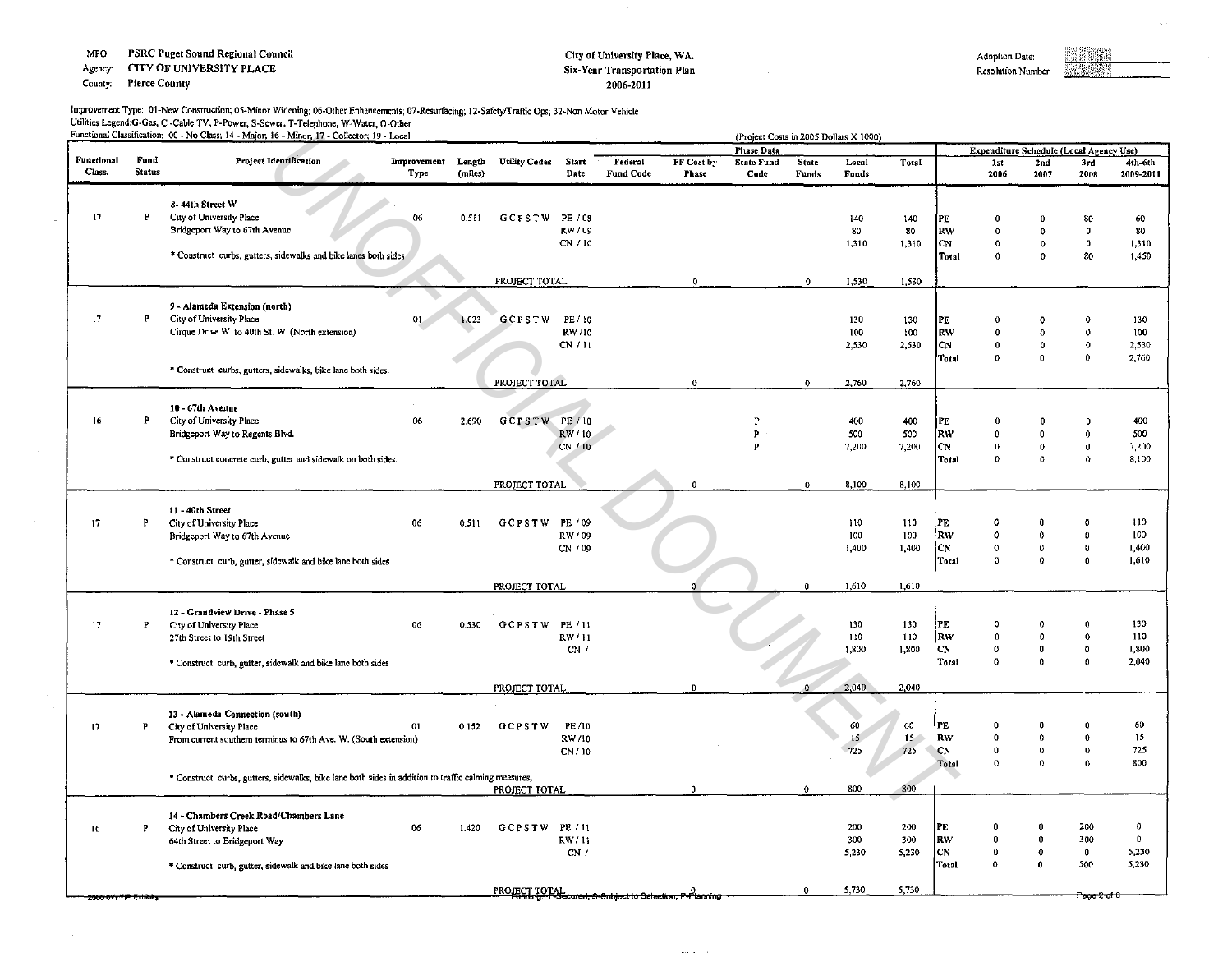Agency: CITY OF UNIVERSITY PLACE

County. Pierce County

#### City of University Place, WA. Six-Year Transportation Plan 2006-2011

 $\sim$ 

 $\sim$ 

| Adoption Date:     | <b>SHORE 25</b> |
|--------------------|-----------------|
| Resolution Number: | <b>ALLEND</b>   |

а¢,

 $\mathcal{L}^{(1)}$ 

# Improvement Type: 01-New Construction; 05-Minor Widening; 06-Other Enhancements; 07-Resurfacing; 12-Safety/Traffic Ops; 32-Non Motor Vehicle Utilities Legend:G-Gas, C -Cable TV, P-Power, S-Sewer, T-Telephone, W-Water, O-Other<br>Functional Classification: 00 - No Class, 14 - Major, 16 - Minor, 17 - Collector, 19 - Local

 $\cdot$ 

|                       |               | Functional Classification: 00 - No Class; 14 - Major; 16 - Minor; 17 - Collector; 19 - Local |                     |                   |                      |                  |                                                                         |                     |                           |                | (Project Costs in 2005 Dollars X 1000) |                   |                        |                                         |                  |                              |                      |
|-----------------------|---------------|----------------------------------------------------------------------------------------------|---------------------|-------------------|----------------------|------------------|-------------------------------------------------------------------------|---------------------|---------------------------|----------------|----------------------------------------|-------------------|------------------------|-----------------------------------------|------------------|------------------------------|----------------------|
| <b>Functional</b>     | Fund          |                                                                                              |                     |                   |                      |                  |                                                                         |                     | <b>Phase Data</b>         |                |                                        |                   |                        | Expenditure Schedule (Local Agency Use) |                  |                              |                      |
| Class.                | <b>Status</b> | <b>Project Identification</b>                                                                | Improvement<br>Type | Length<br>(miles) | <b>Utility Codes</b> | Start<br>Date    | Federal<br>Fund Code                                                    | FF Cost by<br>Phase | <b>State Fund</b><br>Code | State<br>Funds | Local<br>Funds                         | Total             |                        | ist<br>2006                             | 2nd<br>2007      | 3rd<br>2008                  | 4th-6th<br>2009-2011 |
|                       |               | 15 - 74th Avenue (East Road)                                                                 |                     |                   |                      |                  |                                                                         |                     |                           |                |                                        |                   |                        |                                         |                  |                              |                      |
| 19 <sup>°</sup>       | P             | City of University Place                                                                     | 01                  | 0.300             | GCPSTW               | PE / 06          |                                                                         |                     | P                         |                | 115                                    | 115               | PE                     | 115                                     | 0                | $\Omega$                     | $\bf{0}$             |
|                       |               | 37th Street to 35th Street                                                                   |                     |                   |                      | RW/06            |                                                                         |                     | P                         |                | 160                                    | 160               | <b>RW</b>              | 160                                     | $\pmb{0}$        | $\Omega$                     | $\Omega$             |
|                       |               |                                                                                              |                     |                   |                      | CN / 07          |                                                                         |                     | P                         |                | 1,300                                  | 1,300             | <b>CN</b>              |                                         | 900              | 400                          | 0                    |
|                       |               | * Construct curbs, gutters, sidewalks both sides                                             |                     |                   |                      |                  |                                                                         |                     |                           |                |                                        |                   | Total                  | 275                                     | 900              | 400                          | 0                    |
|                       |               |                                                                                              |                     |                   | PROJECT TOTAL        |                  |                                                                         | $\Omega$            |                           | $\bullet$      | 1.575                                  | 1.575             |                        |                                         |                  |                              |                      |
|                       |               | 16 - Cirque Drive - Phase 4                                                                  |                     |                   |                      |                  |                                                                         |                     |                           |                |                                        |                   |                        |                                         |                  |                              |                      |
| 16                    | P             | City of University Place                                                                     | 06                  | 1.174             | GCPSTW PE/11         |                  |                                                                         |                     |                           |                | 200                                    | 200               | PE                     | $\Omega$                                | $\Omega$         | n                            | 200                  |
|                       |               | Grandview Drive to Sunset Drive                                                              |                     |                   |                      | RW/11            |                                                                         |                     |                           |                | 250                                    | 250               | <b>RW</b>              | $\Omega$                                | $\Omega$         | $^{\circ}$                   | 250                  |
|                       |               |                                                                                              |                     |                   |                      | CN/11            |                                                                         |                     |                           |                | 3,500                                  | 3,500             | CN                     | $\Omega$                                | $\Omega$         | $\Omega$                     | 3,500                |
|                       |               | * Construct curb, gutter, sidewalk and bike lane both sides. Some left turn storage.         |                     |                   |                      |                  |                                                                         |                     |                           |                |                                        |                   | <b>Total</b>           | $\theta$                                | $\mathbf{0}$     | $\Omega$                     | 3,950                |
|                       |               |                                                                                              |                     |                   | PROJECT TOTAL        |                  |                                                                         | $\mathbf 0$         |                           | $\mathbf{0}$   | 3.950                                  | 3,950             |                        |                                         |                  |                              |                      |
|                       |               | 17 - Sunset Drive Traffic Calming                                                            |                     |                   |                      |                  |                                                                         |                     |                           |                |                                        |                   |                        |                                         |                  |                              |                      |
| 17                    | P             | City of University Place                                                                     | 12                  | 2.000             | GCPSTW PE / 08       |                  |                                                                         |                     |                           |                | 50                                     | 50                | PF.                    |                                         | 0                | 50                           | $\bf 0$              |
|                       |               | Cirque Drive to 19th Street                                                                  |                     |                   |                      | RW / 08          |                                                                         |                     |                           |                | 30                                     | 30                | RW                     |                                         | $\theta$         | 30                           | $\bf{0}$             |
|                       |               |                                                                                              |                     |                   |                      | CN / 09          |                                                                         |                     |                           |                | 800                                    | 800               | CN.                    | $^{\circ}$                              | $\mathbf 0$      | $\mathbf 0$                  | 800                  |
|                       |               | * Traffic Calming at various locations                                                       |                     |                   |                      |                  |                                                                         |                     |                           |                |                                        |                   | Total                  | $\mathbf{0}$                            | $\mathbf{0}$     | 80                           | 800                  |
|                       |               |                                                                                              |                     |                   | PROJECT TOTAL        |                  |                                                                         | $\bullet$           |                           | $\mathbf 0$    | 880                                    |                   |                        |                                         |                  |                              |                      |
|                       |               |                                                                                              |                     |                   |                      |                  |                                                                         |                     |                           |                |                                        | 880               |                        |                                         |                  |                              |                      |
|                       |               | 18 - Chambers Creek Road "B" (lower)                                                         |                     |                   |                      |                  |                                                                         |                     |                           |                |                                        |                   |                        |                                         |                  |                              |                      |
| 17                    | P             | City of University Place                                                                     | 06                  | 0.852             | GCPSTW               | PE / 11          |                                                                         |                     |                           |                | 180                                    | 180               | $\mathbf{P}\mathbf{E}$ |                                         | $\Omega$         |                              | 180                  |
|                       |               | Chambers Bay Bridge to 64th Street                                                           |                     |                   |                      | RW/11            |                                                                         |                     |                           |                | 20                                     | 20                | RW                     | $\Omega$                                | $\mathbf{0}$     | $\Omega$                     | 20                   |
|                       |               |                                                                                              |                     |                   |                      | CN/11            |                                                                         |                     |                           |                | 3,900                                  | 3.900             | C <sub>N</sub>         | $\Omega$                                | $\bf{0}$         | $\Omega$                     | 3,900                |
|                       |               | * Construct combined pedestrian/bike path.<br>* Excludes bridge.                             |                     |                   |                      |                  |                                                                         |                     |                           |                |                                        |                   | Total                  | $^{\circ}$                              | 0                | $\Omega$                     | 4,100                |
|                       |               |                                                                                              |                     |                   | PROJECT TOTAL        |                  |                                                                         |                     |                           | $\mathbf 0$    | 4,100                                  | 4,100             |                        |                                         |                  |                              |                      |
|                       |               |                                                                                              |                     |                   |                      |                  |                                                                         |                     |                           |                |                                        |                   |                        |                                         |                  |                              |                      |
| 19                    | P             | 19 - 76th Avenue (West Road)<br>City of University Place                                     | 01                  | 0.600             | GCPSTW               | PE / 09          |                                                                         |                     |                           |                | 200                                    | 200               | PL                     | $\Omega$                                | $\Omega$         | 0                            | 200                  |
|                       |               | 40th Street vic. to 35th Street                                                              |                     |                   |                      | RW/10            |                                                                         |                     |                           |                | 3,000                                  | 3,000             | RW                     | $\Omega$                                | $\mathfrak o$    | $\Omega$                     | 3.000                |
|                       |               |                                                                                              |                     |                   |                      | CN/11            |                                                                         |                     |                           |                | 3.500                                  | 3,500             | C <sub>N</sub>         | 0                                       | $\mathbf 0$      | $\circ$                      | 3,500                |
|                       |               | * Construct concrete curb, gutter, and sidewalks on both sides                               |                     |                   |                      |                  |                                                                         |                     |                           |                |                                        |                   | Total                  | $\theta$                                | $\mathbf 0$      | $^{\circ}$                   | 6,700                |
|                       |               |                                                                                              |                     |                   | PROJECT TOTAL        |                  |                                                                         | $\circ$             |                           | $\bullet$      | 6,700                                  | 6,700             |                        |                                         |                  |                              |                      |
|                       |               |                                                                                              |                     |                   |                      |                  |                                                                         |                     |                           |                |                                        |                   |                        |                                         |                  |                              |                      |
|                       |               | 20 - 40th Street                                                                             |                     |                   |                      |                  |                                                                         |                     |                           |                | 110                                    | 110               | PE                     | $\Omega$                                | $\Omega$         | $\mathbf{o}$                 | 110                  |
| 17                    | P             | City of University Place<br>Grandview Drive to Bridgeport Way                                | 06                  | 1.023             | <b>GCPSTW</b>        | PE / 09<br>RW/10 |                                                                         |                     |                           |                | 60                                     | 60                | RW                     | $\Omega$                                | $\mathbf 0$      | $\Omega$                     | 60                   |
|                       |               |                                                                                              |                     |                   |                      | CN / 11          |                                                                         |                     |                           |                | 2,000                                  | 2,000             | CN                     | $\Omega$                                | $\bf{0}$         | $\Omega$                     | 2,000                |
|                       |               | * Construct concrete curb, gutter, bike lane and sidewalk on one side.                       |                     |                   |                      |                  |                                                                         |                     |                           |                |                                        |                   | <b>Total</b>           | $\Omega$                                | $\mathbf{0}$     | n                            | 2,170                |
|                       |               |                                                                                              |                     |                   | PROJECT TOTAL        |                  |                                                                         | $\mathbf 0$         |                           | 0              | 2,170                                  | 2,170             |                        |                                         |                  |                              |                      |
|                       |               |                                                                                              |                     |                   |                      |                  |                                                                         |                     |                           |                |                                        |                   |                        |                                         |                  |                              |                      |
|                       |               | 21 -Sunset Drive                                                                             |                     |                   |                      |                  |                                                                         |                     |                           |                |                                        |                   |                        |                                         |                  |                              |                      |
| 17                    | P             | City of University Place                                                                     | 06                  | 2.008             | <b>GCPSTW</b>        | PE / 11          |                                                                         |                     |                           |                | 150                                    | 150               | IPE                    | 0                                       | 0                |                              | 150                  |
|                       |               | Cirque Drive to 19th Street                                                                  |                     |                   |                      | RW/11            |                                                                         |                     |                           |                | 60                                     | 60<br>$\mathbf 0$ | 'RW                    | 0<br>$\mathbf 0$                        | $\bf{0}$         | $\Omega$                     | 60                   |
|                       |               | * Construct concrete curb, gutter, bike lane and sidewalk on one side.                       |                     |                   |                      | CN /             |                                                                         |                     |                           |                |                                        |                   | CМ<br>Total            | $\Omega$                                | $\mathbf 0$<br>0 | $\mathbf{0}$<br>$\mathbf{a}$ | 210                  |
|                       |               |                                                                                              |                     |                   |                      |                  |                                                                         |                     |                           |                |                                        |                   |                        |                                         |                  |                              |                      |
| 2009 6Yr TIP Exhibits |               |                                                                                              |                     |                   |                      |                  | PROJECT TOTAL<br>Funding: F-Secured; 9-Subject to Selection; P-Planning |                     |                           | $\Omega$       | 210                                    | 210               |                        |                                         |                  | <del>Page 3 of 6</del>       |                      |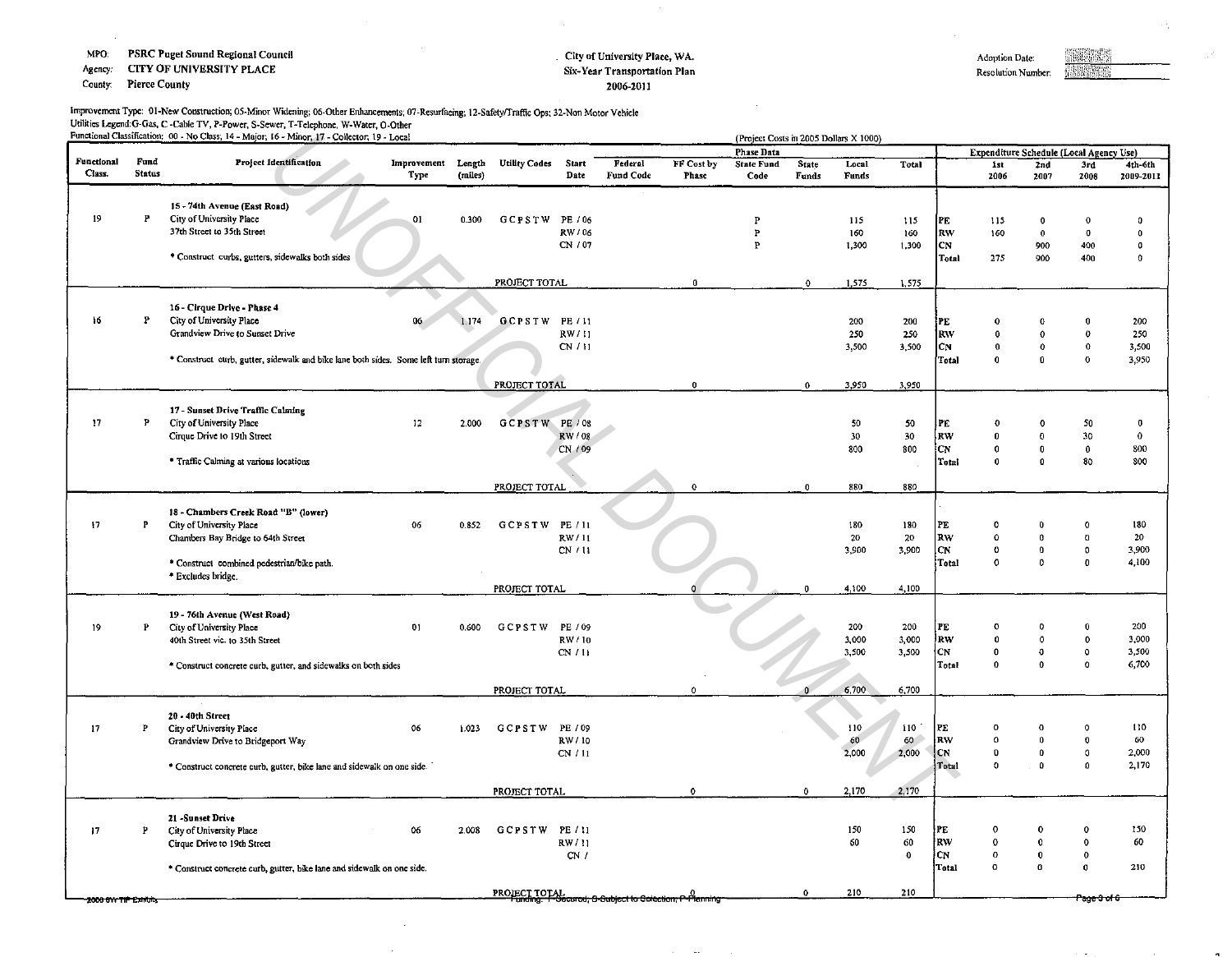Agency: CITY OF UNIVERSITY PLACE

County: Pierce County

#### City of University Place, WA. Six-Year Transportation Plan 2006-2011

| Adoption Date:     |  |
|--------------------|--|
| Resolution Number: |  |

 $\langle \hat{q} \rangle_{\rm eff}$ 

Improvement Type: 01-New Construction; OS·Minor Widening; 06·0ther Enhancements; 07-Resurfacing; 12.Safctyffraffic Ops; 32-Non Motor Vehicle Utilities Legend: G-Gas, C -Cable TV, P-Power, S-Sewer, T-Telephone, W-Water, O-Other<br>Functional Classification: 00 - No Class; 14 - Major; 16 - Minor; 17 - Collector, 19 - Local

|                      |               | Functional Classification: 00 - No Class; 14 - Major; 16 - Minor; 17 - Collector, 19 - Local       |                     |                   |                      |               |                                                                        |                     | (Project Costs in 2005 Dollars X 1000) |                 |                |             |                |                                         |                  |              |                      |
|----------------------|---------------|----------------------------------------------------------------------------------------------------|---------------------|-------------------|----------------------|---------------|------------------------------------------------------------------------|---------------------|----------------------------------------|-----------------|----------------|-------------|----------------|-----------------------------------------|------------------|--------------|----------------------|
| <b>Functional</b>    | Fund          | <b>Project Identification</b>                                                                      |                     |                   |                      |               |                                                                        |                     | <b>Phase Data</b>                      |                 |                |             |                | Expenditure Schedule (Local Agency Use) |                  |              |                      |
| Class.               | <b>Status</b> |                                                                                                    | Improvement<br>Type | Length<br>(miles) | <b>Utility Codes</b> | Start<br>Date | Federal<br><b>Fund Code</b>                                            | FF Cost by<br>Phase | <b>State Fund</b><br>Code              | State<br>Funds  | Local<br>Funds | Total       |                | 1st<br>2006                             | 2nd<br>2007      | 3rd<br>2008  | 4th-6th<br>2009-2011 |
|                      |               | 22 - Elwood Drive                                                                                  |                     |                   |                      |               |                                                                        |                     |                                        |                 |                |             |                |                                         |                  |              |                      |
| 17                   | P             | City of University Place                                                                           | 06                  | 0.133             | <b>GCPSTW</b>        | PE / 11       |                                                                        |                     |                                        |                 | 60             | 60          | PE             | $\Omega$                                | $\Omega$         | n            | 60                   |
|                      |               | 29th Street to 27th Street                                                                         |                     |                   |                      | RW/           |                                                                        |                     |                                        |                 |                | $\mathbf 0$ | RW             | $\Omega$                                | $\Omega$         | $\Omega$     |                      |
|                      |               |                                                                                                    |                     |                   |                      | CN/           |                                                                        |                     |                                        |                 |                | $\Omega$    | CN             | $\Omega$                                | 0                | 0            |                      |
|                      |               | * Construct concrete curb, gutter, bike lanes and sidewalks on both sides of street.               |                     |                   |                      |               |                                                                        |                     |                                        |                 |                |             | Total          | $\Omega$                                | $\Omega$         | $\Omega$     | 60                   |
|                      |               |                                                                                                    |                     |                   | PROJECT TOTAL        |               |                                                                        | $\Omega$            |                                        | $\mathbf{0}$    | 60             | 60          |                |                                         |                  |              |                      |
|                      |               | 23 - 35th Street                                                                                   |                     |                   |                      |               |                                                                        |                     |                                        |                 |                |             |                |                                         |                  |              |                      |
| 17                   | P             | City of University Place                                                                           | 06                  | 1.136             | <b>GCPSTW</b>        | PE / 11       |                                                                        |                     | P                                      | 144             | 36             | 180         | PE             |                                         | $\mathbf{o}$     | $\Omega$     | 180                  |
|                      |               | Grandview Drive to 67th Avenue                                                                     |                     |                   |                      | RW/           |                                                                        |                     |                                        |                 |                | $\bullet$   | RW             |                                         | $\boldsymbol{0}$ | $\Omega$     |                      |
|                      |               |                                                                                                    |                     |                   |                      | CN/           |                                                                        |                     |                                        |                 |                | $\circ$     | C <sub>N</sub> | $\Omega$                                | $\mathbf 0$      | $\Omega$     |                      |
|                      |               | *Construction of curb, gutter, sidewalk and bicycle lanes on both sides of street.                 |                     |                   |                      |               |                                                                        |                     |                                        |                 |                |             | Total          | $\Omega$                                | $\bf{0}$         | $\Omega$     | 180                  |
|                      |               |                                                                                                    |                     |                   | PROJECT TOTAL        |               |                                                                        | $\ddot{\mathbf{0}}$ |                                        | 144             | 36             | 180         |                |                                         |                  |              |                      |
|                      |               | 24 - Beckonridge Drive                                                                             |                     |                   |                      |               |                                                                        |                     |                                        |                 |                |             |                |                                         |                  |              |                      |
| 17                   | P             | City of University Place                                                                           | 06                  | 0.530             | GCPSTW PE / 09       |               | P                                                                      | 80                  |                                        | 10 <sup>°</sup> | 10             | 100         | PE             |                                         | n                |              | 100                  |
|                      |               | Grandview Drive to Cirque Drive                                                                    |                     |                   |                      | RW/10         | $\boldsymbol{\mathrm{P}}$                                              | 50                  | P                                      | 10              | 10             | 70          | Rw             | $\Omega$                                | $\Omega$         | $\Omega$     | 70                   |
|                      |               |                                                                                                    |                     |                   |                      | CN/11         | $\mathbf P$                                                            | 1,100               | P                                      | 90              | 90             | 1,280       | СN             | $\mathbf 0$                             | 0                | $\mathbf 0$  | 1,280                |
|                      |               | * Construct concrete curb, gutter and sidewalk on both sides of the street.                        |                     |                   |                      |               |                                                                        |                     |                                        |                 |                |             | <b>Total</b>   | $\Omega$                                | $\Omega$         | $\Omega$     | 1,450                |
|                      |               |                                                                                                    |                     |                   |                      |               |                                                                        |                     |                                        |                 |                |             |                |                                         |                  |              |                      |
|                      |               |                                                                                                    |                     |                   | PROJECT TOTAL        |               |                                                                        | 1,230               |                                        | 110             | 110            | 1,450       |                |                                         |                  |              |                      |
|                      |               | 25 - Lemmons Beach/31st Street/Parkway                                                             |                     |                   |                      |               |                                                                        |                     |                                        |                 |                |             |                |                                         |                  |              |                      |
| 17                   | P             | City of University Place                                                                           | 06                  | 1.000             | GCPSTW PE/10         |               |                                                                        |                     |                                        |                 | 90             | 90          | ]PF            | $\Omega$                                |                  |              | 90                   |
|                      |               | City Limits to Elwood Drive                                                                        |                     |                   |                      | RW/10         |                                                                        |                     |                                        |                 | 60             | 60          | RW             | $\mathbf{o}$                            | $^{\circ}$       | 0            | 60                   |
|                      |               |                                                                                                    |                     |                   |                      | CN / 11       |                                                                        |                     |                                        |                 | 2,800          | 2,800       | lсn            | $\Omega$                                | $\Omega$         | $\mathbf 0$  | 2.800                |
|                      |               | * Construct concrete curb, gutter and sidewalk on both sides of the street.                        |                     |                   |                      |               |                                                                        |                     |                                        |                 |                |             | Total          | $\Omega$                                | $\Omega$         | $\Omega$     | 2,950                |
|                      |               |                                                                                                    |                     |                   | PROJECT TOTAL        |               |                                                                        |                     |                                        | $\mathbf 0$     | 2,950          | 2,950       |                |                                         |                  |              |                      |
|                      |               |                                                                                                    |                     |                   |                      |               |                                                                        |                     |                                        |                 |                |             |                |                                         |                  |              |                      |
| 17                   | P             | 26 - 44th Street<br>City of University Place                                                       | 06                  | 0.549             | GCPSTW PE/09         |               |                                                                        |                     |                                        |                 | 95             | 95          | PE             |                                         |                  |              | 95                   |
|                      |               | Elwood Drive to Bridgeport Way                                                                     |                     |                   |                      | RW/10         |                                                                        |                     |                                        |                 | 50             | 50          | <b>RW</b>      | 0                                       | $^{\circ}$       | 0            | 50                   |
|                      |               |                                                                                                    |                     |                   |                      | CN/11         |                                                                        |                     |                                        |                 | 880            | 880         | lсn            | $\mathbf 0$                             | $^{\circ}$       | $\circ$      | 880                  |
|                      |               | * Construct concrete curb, gutter, bike lane and sidewalk on one side.                             |                     |                   |                      |               |                                                                        |                     |                                        |                 |                |             | Total          | $\Omega$                                | $\Omega$         | $\Omega$     | 1.025                |
|                      |               | On 2 sides from Elwood to Sunset.                                                                  |                     |                   |                      |               |                                                                        | $\mathbf 0$         |                                        | $\Omega$        | 1.025          | 1,025       |                |                                         |                  |              |                      |
|                      |               |                                                                                                    |                     |                   | PROJECT TOTAL        |               |                                                                        |                     |                                        |                 |                |             |                |                                         |                  |              |                      |
|                      |               | 27 - 27th Street                                                                                   |                     |                   |                      |               |                                                                        |                     |                                        |                 |                |             |                |                                         |                  |              |                      |
| 17                   | P             | City of University Place                                                                           | 06                  | 0.625             | GCPSTW               | PE/           |                                                                        |                     |                                        |                 | 180            | 180         | PЕ             | 0                                       |                  |              | 180                  |
|                      |               | Day Island Bridge to Grandview Drive                                                               |                     |                   |                      | RW/           |                                                                        |                     |                                        |                 | 60             | 60          | RW             | 0                                       | $\Omega$         | $^{\circ}$   | 60                   |
|                      |               |                                                                                                    |                     |                   |                      | CN/11         |                                                                        |                     |                                        |                 | 1,860          | 1,860       | <b>CN</b>      | Ω<br>O.                                 | $^{\circ}$       | $\circ$      | 1,860                |
|                      |               | *Construction of curb, gutter, sidewalk, bicycle lane one side and enclosed storm drainage system. |                     |                   |                      |               |                                                                        |                     |                                        |                 |                |             | Total          |                                         | $\mathbf 0$      | $\circ$      | 2,100                |
|                      |               |                                                                                                    |                     |                   | PROJECT TOTAL        |               |                                                                        | $\bf{0}$            |                                        | $\mathbf 0$     | 2,100          | 2,100       |                |                                         |                  |              |                      |
|                      |               | 28 - Chambers Creek Road "C"                                                                       |                     |                   |                      |               |                                                                        |                     |                                        |                 |                |             |                |                                         |                  |              |                      |
| 17                   | P             | City of University Place                                                                           | 06                  | 0.511             | GCPSTW PE/09         |               |                                                                        |                     |                                        |                 | 140            | 140         | PE             | 0                                       |                  | $\Omega$     | 140                  |
|                      |               | Chambers Lane to Bridgeport Way                                                                    |                     |                   |                      | RW/10         |                                                                        |                     |                                        |                 | 80             | 80          | RW             | $\Omega$                                | 0                | $\mathbf{0}$ | 80                   |
|                      |               |                                                                                                    |                     |                   |                      | CN/11         |                                                                        |                     |                                        |                 | 1.780          | 1,780       | ¦CN            | $\mathbf 0$                             | 0                | $\mathbf{0}$ | 1,780                |
|                      |               | * Construct curb, gutter, sidewalk sand bike lanes both sides side.                                |                     |                   |                      |               |                                                                        |                     |                                        |                 |                |             | Total          | Ω                                       | 0                | $\Omega$     | 2,000                |
|                      |               |                                                                                                    |                     |                   |                      |               |                                                                        |                     |                                        | $\bf{0}$        | 2,000          | 2,000       |                |                                         |                  |              |                      |
| 2000 OY TIP Exhibits |               |                                                                                                    |                     |                   |                      |               | PROJECT TOTAL<br>Indiana: + Gecured, S-Subject to Selection, P-Plannin |                     |                                        |                 |                |             |                |                                         |                  | -ace-        |                      |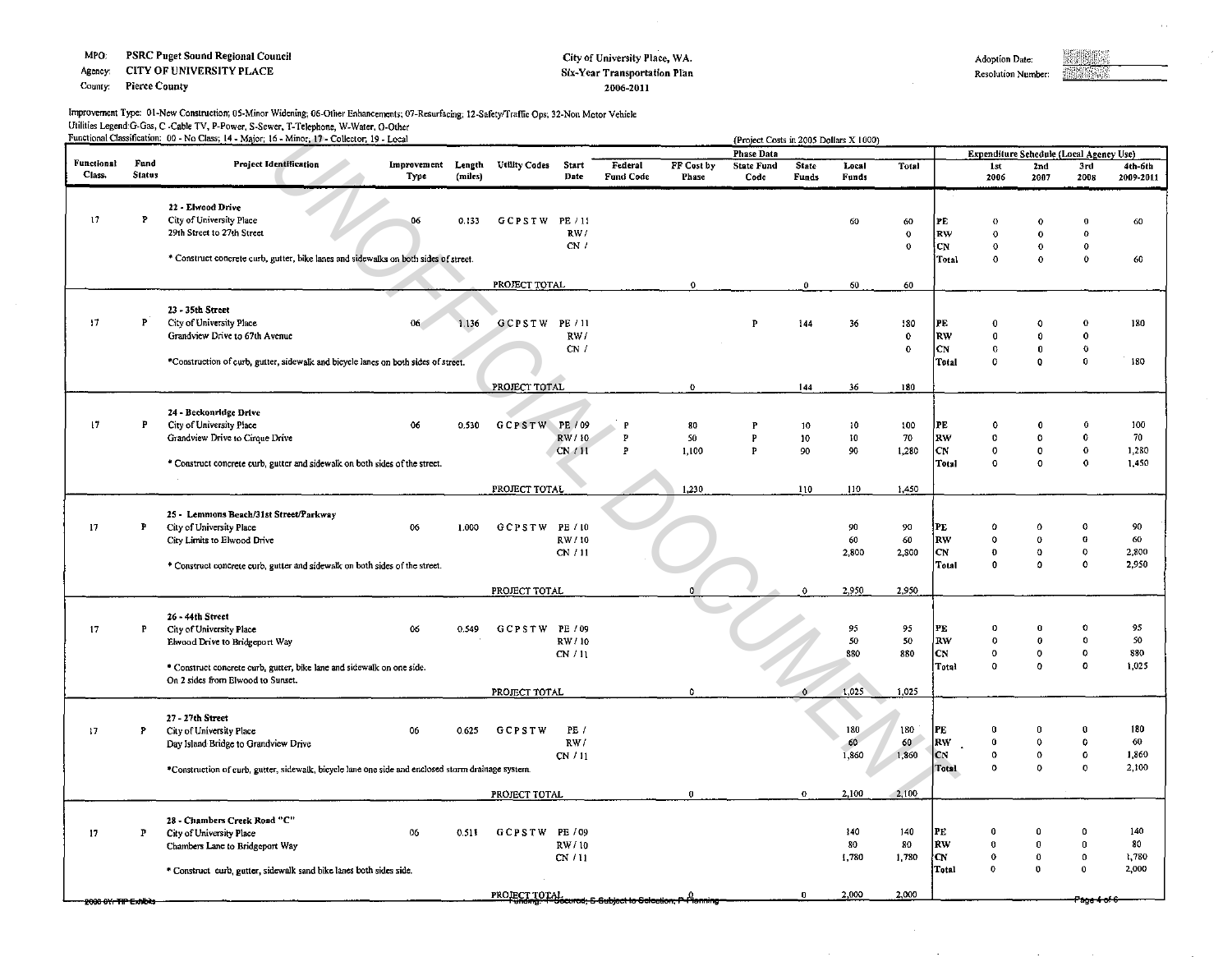Agency: CITY OF UNIVERSITY PLACE

County: Pierce County

 $\sim$ 

 $\ddot{\phantom{a}}$ 

#### City or University Place, WA. Six-Year Transportation Plan 2006-2011

Adoption Date: Resolution Number:

Improvement Type: 01-New Construction; 05-Minor Widening; 06-Other Enhancements; 07-Resurfacing; 12-Safety/Traffic Ops; 32-Non Motor Vehicle Utilities Legend:G-Gas, C -Cable TV, P-Power, S-Sewer, T-Telephone, W-Water, O-Other<br>Functional Classification: 00 - No Class; 14 - Major; 16 - Minor, 17 - Collector; 19 - Local

| Functional Classification: 00 - No Class; 14 - Major; 16 - Minor, 17 - Collector; 19 - Local<br>Functional<br>Fund<br><b>Project Identification</b><br>Improvement<br>Length<br><b>Utility Codes</b><br>Start<br>Class.<br><b>Status</b><br>Type<br>(miles)<br>Date<br>29 - 54th Street<br>17<br>P<br>City of University Place<br>06<br>0.379<br>GCPSTW PE10/09<br>79th Avenue to Bridgeport Way<br>* Construct concrete curb, gutter and sidewalks on side of street.<br>PROJECT TOTAL<br>30 - Elwood Drive<br>17<br>City of University Place<br>P<br>06<br>0.625<br>GCPSTW PE/09<br>Cirque Drive to 40th Street<br>* Construct concrete curb, gutter and sidewalks on both sides of street.<br>PROJECT TOTAL<br>31 Neighborhood Improvements<br>19<br>P<br>City of University Place<br>$12 \overline{ }$<br>GCPSTW PE/06<br>Various Locations<br>RW/06<br>CN / 06<br>*Sidewalk, storm drainage and traffic safety type improvements to be implemented on various local streets.<br>PROJECT TOTAL<br>32 - Street Overlay Program<br>14/16<br>City of University Place<br>07<br>p<br>GCPSTW<br>PE / 06<br>17/19<br>Various Locations<br>RW/06<br>CN / 06<br>*Overlay program to be completed on various City streets.<br>PROJECT TOTAL<br>33 - Alameda North Connection<br>City of University Place<br>01<br>19<br>P<br>0.114<br>GCPSTW<br>5200 Block<br>RW/06<br>CN / 06<br>* Construct roadway to complete connection in addition to traffic calming measures,<br>PROJECT TOTAL<br>34 - 37th Street Connection<br>19<br>01<br>GCPSTW PE/11<br>P<br>City of University Place<br>0.114<br>RW/<br>Sunset Drive to 7900 Block<br>CN/<br>* Construct roadway to complete connection<br>PROJECT TOTAL<br>35 - 57th Avenue Connection<br>01<br>GCPSTW PE / 09<br>19<br>City of University Place<br>0.152<br>₽<br>RW/10<br>Cirque Drive to 5800 Block |                                            |  | (Project Costs in 2005 Dollars X 1000) |                                                         |                     |                           |                |                |             |                        |                                         |                          |                   |                      |
|-------------------------------------------------------------------------------------------------------------------------------------------------------------------------------------------------------------------------------------------------------------------------------------------------------------------------------------------------------------------------------------------------------------------------------------------------------------------------------------------------------------------------------------------------------------------------------------------------------------------------------------------------------------------------------------------------------------------------------------------------------------------------------------------------------------------------------------------------------------------------------------------------------------------------------------------------------------------------------------------------------------------------------------------------------------------------------------------------------------------------------------------------------------------------------------------------------------------------------------------------------------------------------------------------------------------------------------------------------------------------------------------------------------------------------------------------------------------------------------------------------------------------------------------------------------------------------------------------------------------------------------------------------------------------------------------------------------------------------------------------------------------------------------------------------------------------------------------------|--------------------------------------------|--|----------------------------------------|---------------------------------------------------------|---------------------|---------------------------|----------------|----------------|-------------|------------------------|-----------------------------------------|--------------------------|-------------------|----------------------|
|                                                                                                                                                                                                                                                                                                                                                                                                                                                                                                                                                                                                                                                                                                                                                                                                                                                                                                                                                                                                                                                                                                                                                                                                                                                                                                                                                                                                                                                                                                                                                                                                                                                                                                                                                                                                                                                 |                                            |  |                                        |                                                         |                     | <b>Phase Data</b>         |                |                |             |                        | Expenditure Schedule (Local Agency Use) |                          |                   |                      |
|                                                                                                                                                                                                                                                                                                                                                                                                                                                                                                                                                                                                                                                                                                                                                                                                                                                                                                                                                                                                                                                                                                                                                                                                                                                                                                                                                                                                                                                                                                                                                                                                                                                                                                                                                                                                                                                 |                                            |  |                                        | Federal<br><b>Fund Code</b>                             | FF Cost by<br>Phase | <b>State Fund</b><br>Code | State<br>Funds | Local<br>Funds | Total       |                        | 1st<br>2006                             | 2nd<br>2007              | 3rd<br>2008       | 4th-6th<br>2009-2011 |
|                                                                                                                                                                                                                                                                                                                                                                                                                                                                                                                                                                                                                                                                                                                                                                                                                                                                                                                                                                                                                                                                                                                                                                                                                                                                                                                                                                                                                                                                                                                                                                                                                                                                                                                                                                                                                                                 |                                            |  |                                        |                                                         |                     |                           |                |                |             |                        |                                         |                          |                   |                      |
|                                                                                                                                                                                                                                                                                                                                                                                                                                                                                                                                                                                                                                                                                                                                                                                                                                                                                                                                                                                                                                                                                                                                                                                                                                                                                                                                                                                                                                                                                                                                                                                                                                                                                                                                                                                                                                                 |                                            |  |                                        |                                                         |                     |                           |                | 60             | 60          | PE                     | $\bf{0}$                                | 0                        | Ω                 | 60                   |
|                                                                                                                                                                                                                                                                                                                                                                                                                                                                                                                                                                                                                                                                                                                                                                                                                                                                                                                                                                                                                                                                                                                                                                                                                                                                                                                                                                                                                                                                                                                                                                                                                                                                                                                                                                                                                                                 |                                            |  | RW/10                                  |                                                         |                     |                           |                | 40             | 40          | <b>RW</b>              | $\Omega$                                | $\Omega$                 | $\Omega$          | 40                   |
|                                                                                                                                                                                                                                                                                                                                                                                                                                                                                                                                                                                                                                                                                                                                                                                                                                                                                                                                                                                                                                                                                                                                                                                                                                                                                                                                                                                                                                                                                                                                                                                                                                                                                                                                                                                                                                                 |                                            |  | CN / 11                                |                                                         |                     |                           |                | 320            | 320         | $\mathbf{C}\mathbf{N}$ | $\Omega$                                | 0                        | $\Omega$          | 320                  |
|                                                                                                                                                                                                                                                                                                                                                                                                                                                                                                                                                                                                                                                                                                                                                                                                                                                                                                                                                                                                                                                                                                                                                                                                                                                                                                                                                                                                                                                                                                                                                                                                                                                                                                                                                                                                                                                 |                                            |  |                                        |                                                         |                     |                           |                |                |             | Total                  | $\Omega$                                | $\bf{0}$                 | $\ddot{\text{o}}$ | 420                  |
|                                                                                                                                                                                                                                                                                                                                                                                                                                                                                                                                                                                                                                                                                                                                                                                                                                                                                                                                                                                                                                                                                                                                                                                                                                                                                                                                                                                                                                                                                                                                                                                                                                                                                                                                                                                                                                                 |                                            |  |                                        |                                                         | $\bullet$           |                           | $\mathbf{0}$   | 420            | 420         |                        |                                         |                          |                   |                      |
|                                                                                                                                                                                                                                                                                                                                                                                                                                                                                                                                                                                                                                                                                                                                                                                                                                                                                                                                                                                                                                                                                                                                                                                                                                                                                                                                                                                                                                                                                                                                                                                                                                                                                                                                                                                                                                                 |                                            |  |                                        |                                                         |                     |                           |                |                |             |                        |                                         |                          |                   |                      |
|                                                                                                                                                                                                                                                                                                                                                                                                                                                                                                                                                                                                                                                                                                                                                                                                                                                                                                                                                                                                                                                                                                                                                                                                                                                                                                                                                                                                                                                                                                                                                                                                                                                                                                                                                                                                                                                 |                                            |  |                                        |                                                         |                     |                           |                | 140            | 140         | $\mathbf{P}\mathbf{E}$ |                                         | $\Omega$                 | $\Omega$          | 140                  |
|                                                                                                                                                                                                                                                                                                                                                                                                                                                                                                                                                                                                                                                                                                                                                                                                                                                                                                                                                                                                                                                                                                                                                                                                                                                                                                                                                                                                                                                                                                                                                                                                                                                                                                                                                                                                                                                 |                                            |  | RW/09                                  |                                                         |                     |                           |                | 80             | 80          | RW                     | $\mathbf 0$                             | $\bf{0}$                 | $\mathbf 0$       | 80                   |
|                                                                                                                                                                                                                                                                                                                                                                                                                                                                                                                                                                                                                                                                                                                                                                                                                                                                                                                                                                                                                                                                                                                                                                                                                                                                                                                                                                                                                                                                                                                                                                                                                                                                                                                                                                                                                                                 |                                            |  | CN / 10                                |                                                         |                     |                           |                | 1,480          | 1.480       | CN                     | $\Omega$                                | $\circ$                  | $\mathbf 0$       | 1,480                |
|                                                                                                                                                                                                                                                                                                                                                                                                                                                                                                                                                                                                                                                                                                                                                                                                                                                                                                                                                                                                                                                                                                                                                                                                                                                                                                                                                                                                                                                                                                                                                                                                                                                                                                                                                                                                                                                 |                                            |  |                                        |                                                         |                     |                           |                |                |             | Total                  | $\Omega$                                | $\mathsf{o}$             | $\Omega$          | 1,700                |
|                                                                                                                                                                                                                                                                                                                                                                                                                                                                                                                                                                                                                                                                                                                                                                                                                                                                                                                                                                                                                                                                                                                                                                                                                                                                                                                                                                                                                                                                                                                                                                                                                                                                                                                                                                                                                                                 |                                            |  |                                        |                                                         | $\mathbf{0}$        |                           | $\mathbf{0}$   | 1,700          | 1,700       |                        |                                         |                          |                   |                      |
|                                                                                                                                                                                                                                                                                                                                                                                                                                                                                                                                                                                                                                                                                                                                                                                                                                                                                                                                                                                                                                                                                                                                                                                                                                                                                                                                                                                                                                                                                                                                                                                                                                                                                                                                                                                                                                                 |                                            |  |                                        |                                                         |                     |                           |                |                |             |                        |                                         |                          |                   |                      |
|                                                                                                                                                                                                                                                                                                                                                                                                                                                                                                                                                                                                                                                                                                                                                                                                                                                                                                                                                                                                                                                                                                                                                                                                                                                                                                                                                                                                                                                                                                                                                                                                                                                                                                                                                                                                                                                 |                                            |  |                                        |                                                         |                     |                           |                |                | $\mathbf 0$ | PE                     | 0                                       | $\mathbf 0$              | 0                 | 0                    |
|                                                                                                                                                                                                                                                                                                                                                                                                                                                                                                                                                                                                                                                                                                                                                                                                                                                                                                                                                                                                                                                                                                                                                                                                                                                                                                                                                                                                                                                                                                                                                                                                                                                                                                                                                                                                                                                 |                                            |  |                                        |                                                         |                     |                           |                |                | $\bf{0}$    | <b>RW</b>              | $\bf{0}$                                | $\mathbf 0$              | $\mathbf 0$       | $\mathbf 0$          |
|                                                                                                                                                                                                                                                                                                                                                                                                                                                                                                                                                                                                                                                                                                                                                                                                                                                                                                                                                                                                                                                                                                                                                                                                                                                                                                                                                                                                                                                                                                                                                                                                                                                                                                                                                                                                                                                 |                                            |  |                                        |                                                         |                     |                           |                | 900            | 900         | CN                     | 150                                     | 150                      | 150               | 450                  |
|                                                                                                                                                                                                                                                                                                                                                                                                                                                                                                                                                                                                                                                                                                                                                                                                                                                                                                                                                                                                                                                                                                                                                                                                                                                                                                                                                                                                                                                                                                                                                                                                                                                                                                                                                                                                                                                 |                                            |  |                                        |                                                         |                     |                           |                |                |             | <b>Total</b>           | 150                                     | 150                      | 150               | 450                  |
|                                                                                                                                                                                                                                                                                                                                                                                                                                                                                                                                                                                                                                                                                                                                                                                                                                                                                                                                                                                                                                                                                                                                                                                                                                                                                                                                                                                                                                                                                                                                                                                                                                                                                                                                                                                                                                                 |                                            |  |                                        |                                                         | $\mathbf{0}$        |                           | $\circ$        | 900            | 900         |                        |                                         |                          |                   |                      |
|                                                                                                                                                                                                                                                                                                                                                                                                                                                                                                                                                                                                                                                                                                                                                                                                                                                                                                                                                                                                                                                                                                                                                                                                                                                                                                                                                                                                                                                                                                                                                                                                                                                                                                                                                                                                                                                 |                                            |  |                                        |                                                         |                     |                           |                |                |             |                        |                                         |                          |                   |                      |
|                                                                                                                                                                                                                                                                                                                                                                                                                                                                                                                                                                                                                                                                                                                                                                                                                                                                                                                                                                                                                                                                                                                                                                                                                                                                                                                                                                                                                                                                                                                                                                                                                                                                                                                                                                                                                                                 |                                            |  |                                        |                                                         |                     |                           |                |                |             |                        |                                         |                          |                   |                      |
|                                                                                                                                                                                                                                                                                                                                                                                                                                                                                                                                                                                                                                                                                                                                                                                                                                                                                                                                                                                                                                                                                                                                                                                                                                                                                                                                                                                                                                                                                                                                                                                                                                                                                                                                                                                                                                                 |                                            |  |                                        |                                                         |                     |                           |                |                | $\bf{0}$    | PF                     | 0                                       | 0                        | $\boldsymbol{0}$  | 0                    |
|                                                                                                                                                                                                                                                                                                                                                                                                                                                                                                                                                                                                                                                                                                                                                                                                                                                                                                                                                                                                                                                                                                                                                                                                                                                                                                                                                                                                                                                                                                                                                                                                                                                                                                                                                                                                                                                 |                                            |  |                                        |                                                         |                     |                           |                |                | $\mathbf 0$ | <b>RW</b>              | $\mathbf 0$                             | $\bf{0}$                 | $\bf{0}$          | 0                    |
|                                                                                                                                                                                                                                                                                                                                                                                                                                                                                                                                                                                                                                                                                                                                                                                                                                                                                                                                                                                                                                                                                                                                                                                                                                                                                                                                                                                                                                                                                                                                                                                                                                                                                                                                                                                                                                                 |                                            |  |                                        |                                                         |                     |                           |                | 1,800          | 1,800       | CN<br>Total            | 300<br>300                              | 300<br>300               | 300<br>300        | 900<br>900           |
|                                                                                                                                                                                                                                                                                                                                                                                                                                                                                                                                                                                                                                                                                                                                                                                                                                                                                                                                                                                                                                                                                                                                                                                                                                                                                                                                                                                                                                                                                                                                                                                                                                                                                                                                                                                                                                                 |                                            |  |                                        |                                                         |                     |                           |                |                |             |                        |                                         |                          |                   |                      |
|                                                                                                                                                                                                                                                                                                                                                                                                                                                                                                                                                                                                                                                                                                                                                                                                                                                                                                                                                                                                                                                                                                                                                                                                                                                                                                                                                                                                                                                                                                                                                                                                                                                                                                                                                                                                                                                 |                                            |  |                                        |                                                         |                     |                           | $\mathbf{0}$   | 1,800          | 1,800       |                        |                                         |                          |                   |                      |
|                                                                                                                                                                                                                                                                                                                                                                                                                                                                                                                                                                                                                                                                                                                                                                                                                                                                                                                                                                                                                                                                                                                                                                                                                                                                                                                                                                                                                                                                                                                                                                                                                                                                                                                                                                                                                                                 |                                            |  |                                        |                                                         |                     |                           |                |                |             |                        |                                         |                          |                   |                      |
|                                                                                                                                                                                                                                                                                                                                                                                                                                                                                                                                                                                                                                                                                                                                                                                                                                                                                                                                                                                                                                                                                                                                                                                                                                                                                                                                                                                                                                                                                                                                                                                                                                                                                                                                                                                                                                                 |                                            |  | PE / 06                                |                                                         |                     |                           |                | 25             | 25          | PE                     | 25                                      | $\Omega$                 |                   | $^{\circ}$           |
|                                                                                                                                                                                                                                                                                                                                                                                                                                                                                                                                                                                                                                                                                                                                                                                                                                                                                                                                                                                                                                                                                                                                                                                                                                                                                                                                                                                                                                                                                                                                                                                                                                                                                                                                                                                                                                                 |                                            |  |                                        |                                                         |                     |                           |                | $\mathbf 0$    | $\mathbf 0$ | RW                     | $\bf{0}$                                | $\mathbf 0$              | $\Omega$          | $\circ$              |
|                                                                                                                                                                                                                                                                                                                                                                                                                                                                                                                                                                                                                                                                                                                                                                                                                                                                                                                                                                                                                                                                                                                                                                                                                                                                                                                                                                                                                                                                                                                                                                                                                                                                                                                                                                                                                                                 |                                            |  |                                        |                                                         |                     |                           |                | 100            | 100         | <b>CN</b>              | 100                                     | $\bf{0}$                 | $\bf{0}$          | $\pmb{\mathsf{O}}$   |
|                                                                                                                                                                                                                                                                                                                                                                                                                                                                                                                                                                                                                                                                                                                                                                                                                                                                                                                                                                                                                                                                                                                                                                                                                                                                                                                                                                                                                                                                                                                                                                                                                                                                                                                                                                                                                                                 |                                            |  |                                        |                                                         |                     |                           |                |                |             | Total                  | 125                                     | $\bf{0}$                 | $\Omega$          | $\mathbf 0$          |
|                                                                                                                                                                                                                                                                                                                                                                                                                                                                                                                                                                                                                                                                                                                                                                                                                                                                                                                                                                                                                                                                                                                                                                                                                                                                                                                                                                                                                                                                                                                                                                                                                                                                                                                                                                                                                                                 |                                            |  |                                        |                                                         | $\mathbf 0$         |                           | $\Omega$       | 125            | 125         |                        |                                         |                          |                   |                      |
|                                                                                                                                                                                                                                                                                                                                                                                                                                                                                                                                                                                                                                                                                                                                                                                                                                                                                                                                                                                                                                                                                                                                                                                                                                                                                                                                                                                                                                                                                                                                                                                                                                                                                                                                                                                                                                                 |                                            |  |                                        |                                                         |                     |                           |                |                |             |                        |                                         |                          |                   |                      |
|                                                                                                                                                                                                                                                                                                                                                                                                                                                                                                                                                                                                                                                                                                                                                                                                                                                                                                                                                                                                                                                                                                                                                                                                                                                                                                                                                                                                                                                                                                                                                                                                                                                                                                                                                                                                                                                 |                                            |  |                                        |                                                         |                     |                           |                | 80             | 80          | PE                     | $\Omega$                                | 0                        | $\Omega$          | 80                   |
|                                                                                                                                                                                                                                                                                                                                                                                                                                                                                                                                                                                                                                                                                                                                                                                                                                                                                                                                                                                                                                                                                                                                                                                                                                                                                                                                                                                                                                                                                                                                                                                                                                                                                                                                                                                                                                                 |                                            |  |                                        |                                                         |                     |                           |                | 40             | 40          | RW                     | $\Omega$                                | $\mathbf{o}$             | $\Omega$          | 40                   |
|                                                                                                                                                                                                                                                                                                                                                                                                                                                                                                                                                                                                                                                                                                                                                                                                                                                                                                                                                                                                                                                                                                                                                                                                                                                                                                                                                                                                                                                                                                                                                                                                                                                                                                                                                                                                                                                 |                                            |  |                                        |                                                         |                     |                           |                | 500            | 500         | ÌСN                    | $\mathbf{0}$                            | $\mathbf 0$              | $\mathbf 0$       | 500                  |
|                                                                                                                                                                                                                                                                                                                                                                                                                                                                                                                                                                                                                                                                                                                                                                                                                                                                                                                                                                                                                                                                                                                                                                                                                                                                                                                                                                                                                                                                                                                                                                                                                                                                                                                                                                                                                                                 |                                            |  |                                        |                                                         |                     |                           |                |                |             | Total                  | ĥ.                                      | $\bf{0}$                 | $\Omega$          | 620                  |
|                                                                                                                                                                                                                                                                                                                                                                                                                                                                                                                                                                                                                                                                                                                                                                                                                                                                                                                                                                                                                                                                                                                                                                                                                                                                                                                                                                                                                                                                                                                                                                                                                                                                                                                                                                                                                                                 |                                            |  |                                        |                                                         | $\mathbf 0$         |                           | $\bf{0}$       | 620            | 620         |                        |                                         |                          |                   |                      |
|                                                                                                                                                                                                                                                                                                                                                                                                                                                                                                                                                                                                                                                                                                                                                                                                                                                                                                                                                                                                                                                                                                                                                                                                                                                                                                                                                                                                                                                                                                                                                                                                                                                                                                                                                                                                                                                 |                                            |  |                                        |                                                         |                     |                           |                |                |             |                        |                                         |                          |                   |                      |
|                                                                                                                                                                                                                                                                                                                                                                                                                                                                                                                                                                                                                                                                                                                                                                                                                                                                                                                                                                                                                                                                                                                                                                                                                                                                                                                                                                                                                                                                                                                                                                                                                                                                                                                                                                                                                                                 |                                            |  |                                        |                                                         |                     |                           |                |                |             |                        |                                         |                          |                   |                      |
|                                                                                                                                                                                                                                                                                                                                                                                                                                                                                                                                                                                                                                                                                                                                                                                                                                                                                                                                                                                                                                                                                                                                                                                                                                                                                                                                                                                                                                                                                                                                                                                                                                                                                                                                                                                                                                                 |                                            |  |                                        |                                                         |                     |                           |                | 80             | 80          | PE                     | 0                                       | n                        | $\bf{0}$          | 80                   |
|                                                                                                                                                                                                                                                                                                                                                                                                                                                                                                                                                                                                                                                                                                                                                                                                                                                                                                                                                                                                                                                                                                                                                                                                                                                                                                                                                                                                                                                                                                                                                                                                                                                                                                                                                                                                                                                 |                                            |  |                                        |                                                         |                     |                           |                | 50             | 50          | RW                     | $\mathbf 0$                             | $\Omega$                 | $\mathbf 0$       | 50                   |
|                                                                                                                                                                                                                                                                                                                                                                                                                                                                                                                                                                                                                                                                                                                                                                                                                                                                                                                                                                                                                                                                                                                                                                                                                                                                                                                                                                                                                                                                                                                                                                                                                                                                                                                                                                                                                                                 | * Construct roadway to complete connection |  | CN/11                                  |                                                         |                     |                           |                | 600            | 600         | ICN.<br>l Total        | $\mathbf 0$<br>o                        | $\mathbf{0}$<br>$\bf{0}$ | O<br>$\mathbf 0$  | 600<br>730           |
|                                                                                                                                                                                                                                                                                                                                                                                                                                                                                                                                                                                                                                                                                                                                                                                                                                                                                                                                                                                                                                                                                                                                                                                                                                                                                                                                                                                                                                                                                                                                                                                                                                                                                                                                                                                                                                                 |                                            |  |                                        |                                                         |                     |                           |                |                |             |                        |                                         |                          |                   |                      |
| 2006 6Yr TIP Exhibits                                                                                                                                                                                                                                                                                                                                                                                                                                                                                                                                                                                                                                                                                                                                                                                                                                                                                                                                                                                                                                                                                                                                                                                                                                                                                                                                                                                                                                                                                                                                                                                                                                                                                                                                                                                                                           |                                            |  |                                        | PROFECT TO EALerwed: S-Subject to Selection: P-Planning |                     |                           | 0              | 730            | 730         |                        |                                         |                          | Page 5 of 6       |                      |

 $\sim$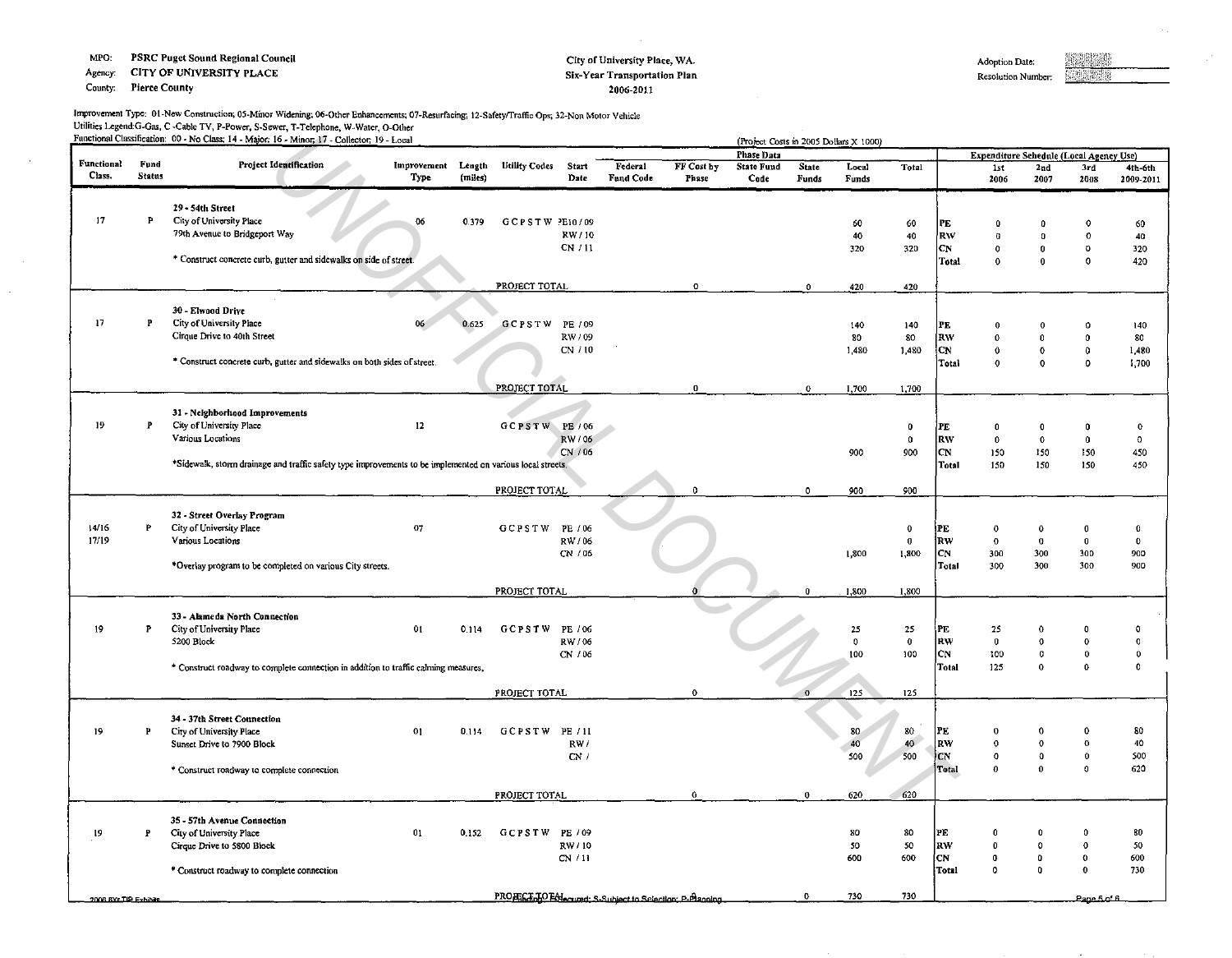Agency: CITY OF UNIVERSITY PLACE

County: Pierce County

#### City of University Place, WA. Six-Year Transportation Plan 2006-2011

 $\sim 100$  km s  $^{-1}$ 

Adoption Date: Resolution Number· **BRANKENN** 

 $\sim$ 

| Improvement Type: 01-New Construction, 05-Minor Widening, 06-Other Enhancements, 07-Resurfacing, 12-Safety/Traffic Ops, 32-Non Motor Vehicle |
|----------------------------------------------------------------------------------------------------------------------------------------------|
| Utilities Legend:G-Gas, C -Cable TV, P-Power, S-Sewer, T-Telephone, W-Water, O-Other                                                         |
| Functional Classification: 00 - No Class: 14 - Major: 16 - Minor: 17 - Collector: 19 - Local                                                 |

|                             |                       |                                                                                                                       |         |         |                                  |               |                      |                     | <b>Phase Data</b>         |                |                 |                     |                    | <b>Expenditure Schedule (Local Agency Use)</b>       |                          |                     |                      |
|-----------------------------|-----------------------|-----------------------------------------------------------------------------------------------------------------------|---------|---------|----------------------------------|---------------|----------------------|---------------------|---------------------------|----------------|-----------------|---------------------|--------------------|------------------------------------------------------|--------------------------|---------------------|----------------------|
| <b>Functional</b><br>Class. | Fund<br><b>Status</b> | <b>Project Identification</b>                                                                                         | Type    | (miles) | Improvement Length Utility Codes | Start<br>Date | Federal<br>Fund Code | FF Cost by<br>Phase | <b>State Fund</b><br>Code | State<br>Funds | Local<br>Funds  | Total               |                    | 1st<br>2006                                          | 2nd<br>2007              | 3rd<br>2008         | 4th-6th<br>2009-2011 |
|                             |                       | 36 - 74th Avenue (East Rd.) South                                                                                     |         |         |                                  |               |                      |                     |                           |                |                 |                     |                    |                                                      |                          |                     |                      |
| 19                          | P                     | City of University Place                                                                                              | $_{01}$ | 0.284   | GCPSTW PE/11                     |               |                      |                     |                           |                | 150             | 150                 | PE                 |                                                      |                          | $^{\circ}$          | 150                  |
|                             |                       | 40th Street to 76th Avenue (West Road) South                                                                          |         |         |                                  | RW/           |                      |                     |                           |                | $\mathbf{0}$    | $\pmb{0}$           | R₩                 | 0                                                    | $\Omega$                 | $\Omega$            | $\bf{0}$             |
|                             |                       |                                                                                                                       |         |         |                                  | CN/           |                      |                     |                           |                | $\bf{0}$        | $\circ$             | $C_{\rm N}$        | $\mathbf 0$                                          | $\bf{0}$                 | $\mathbf 0$         | $\bf{0}$             |
|                             |                       | * Construct roadway to serve town center                                                                              |         |         |                                  |               |                      |                     |                           |                |                 |                     | Total              | $\Omega$                                             | 0                        | $\mathbf{0}$        | 150                  |
|                             |                       |                                                                                                                       |         |         | PROJECT TOTAL                    |               |                      | $\bullet$           |                           | $\mathbf{O}$   | 150             | 150                 |                    |                                                      |                          |                     |                      |
|                             |                       |                                                                                                                       |         |         |                                  |               |                      |                     |                           |                |                 |                     |                    |                                                      |                          |                     |                      |
|                             |                       | 37 - 76th Avenue (West Rd.) South                                                                                     |         |         |                                  |               |                      |                     |                           |                |                 |                     |                    |                                                      |                          |                     |                      |
| 19                          | P                     | City of University Place                                                                                              | 01      | 0,246   | GCPSTW PE/11                     |               |                      |                     |                           |                | 200             | 200                 | PE                 | n                                                    | $\Omega$                 | Ω                   | 200                  |
|                             |                       | 40th Street to 44th Street                                                                                            |         |         |                                  | RW/           |                      |                     |                           |                | $\mathbf{0}$    | $\bf{0}$            | RW                 | $\bf{0}$                                             | ŋ                        | $\Omega$            | $^{\circ}$           |
|                             |                       | * Construct roadway to serve town center                                                                              |         |         |                                  | $CN$ /        |                      |                     |                           |                | $\bf{0}$        | $\mathbf 0$         | CN<br><b>Total</b> | 0<br>$\Omega$                                        | $\bf{0}$<br>$\mathbf{0}$ | $\circ$<br>$\bf{0}$ | $\mathfrak o$<br>200 |
|                             |                       |                                                                                                                       |         |         |                                  |               |                      |                     |                           |                |                 |                     |                    |                                                      |                          |                     |                      |
|                             |                       |                                                                                                                       |         |         | PROJECT TOTAL                    |               |                      | $\bullet$           |                           | $\bullet$      | 200             | 200                 |                    |                                                      |                          |                     |                      |
|                             |                       |                                                                                                                       |         |         |                                  |               |                      |                     |                           |                |                 |                     |                    |                                                      |                          |                     |                      |
|                             |                       | 38 Mall Drive                                                                                                         |         |         |                                  |               |                      |                     |                           |                |                 |                     |                    |                                                      |                          |                     |                      |
| 19 <sup>°</sup>             | P                     | City of University Place                                                                                              | 01      | 0.227   | GCPSTW PE/11                     |               |                      |                     |                           |                | 120<br>$\Omega$ | 120<br>$\mathbf{0}$ | FE<br>RW           | $\Omega$                                             | ß                        | 0<br>$\mathbf 0$    | 120<br>$\mathbf 0$   |
|                             |                       | 74th Avenue to 76th Avenue                                                                                            |         |         |                                  | RWf<br>CN/    |                      |                     |                           |                | $\Omega$        | $\mathbf{0}$        | C <sub>N</sub>     | $\bf{0}$                                             | 0                        | $\bullet$           | $\boldsymbol{0}$     |
|                             |                       | * Construct roadway to serve town center                                                                              |         |         |                                  |               |                      |                     |                           |                |                 |                     | Total              | $\bf{0}$                                             | $\Omega$                 | $\mathbf 0$         | 120                  |
|                             |                       |                                                                                                                       |         |         |                                  |               |                      |                     |                           |                |                 |                     |                    |                                                      |                          |                     |                      |
|                             |                       |                                                                                                                       |         |         | PROJECT TOTAL                    |               |                      | $\Omega$            |                           | $\mathbf{0}$   | 120             | 120                 |                    |                                                      |                          |                     |                      |
|                             |                       | 39 - Hannah-Pierce Road                                                                                               |         |         |                                  |               |                      |                     |                           |                |                 |                     |                    |                                                      |                          |                     |                      |
| 19                          | P                     | City of University Place                                                                                              | 05      | 0.303   | GCPSTW PE / 06                   |               |                      |                     |                           | 30             | Ô               | 30                  | PE                 | 30                                                   | $\mathbf{0}$             | $\circ$             | $\pmb{0}$            |
|                             |                       | Cirque Dive to Orchard Street                                                                                         |         |         |                                  | RW/06         |                      |                     |                           | 10             | Đ.              | 10 <sub>10</sub>    | RW                 | 10                                                   | $\mathbf{0}$             | $\mathbf 0$         | $\mathbf 0$          |
|                             |                       |                                                                                                                       |         |         |                                  | CN / 07       | s                    | 40                  |                           | 370            | $\mathbf{0}$    | 410                 | CN                 | $\mathbf 0$                                          | 410                      | $\bf{0}$            | $\mathbf 0$          |
|                             |                       | * Construct half street improvements with curb and sidewalk.                                                          |         |         |                                  |               |                      |                     |                           |                |                 |                     | <b>Total</b>       | 40                                                   | 410                      | $\mathbf 0$         | $\mathbf 0$          |
|                             |                       |                                                                                                                       |         |         |                                  |               |                      |                     |                           |                |                 |                     |                    |                                                      |                          |                     |                      |
|                             |                       |                                                                                                                       |         |         | PROJECT TOTAL                    |               |                      | 40                  |                           | 410            | $\mathbf{o}$    | 450                 |                    |                                                      |                          |                     |                      |
|                             |                       | 40 - Bridgeport Way Town Center Enhancements                                                                          |         |         |                                  |               |                      |                     |                           |                |                 |                     |                    |                                                      |                          |                     |                      |
| 19                          | P                     | City of University Place                                                                                              | 06      | 0.511   | GCPSTW PE / 06                   |               | s                    | 40                  |                           |                | 6               | 46                  | PE                 | 46                                                   | $\theta$                 | $\Omega$            | $\mathbf 0$          |
|                             |                       | 40th Street to 35th Street                                                                                            |         |         |                                  | RW/06         |                      | $\mathbf{0}$        |                           |                | $\mathbf{0}$    | $\mathbf 0$         | Rw                 | $\mathbf 0$                                          | $\mathbf{0}$             | $\Omega$            | $\mathbf 0$          |
|                             |                       |                                                                                                                       |         |         |                                  | CN / 07       | s                    | 1,960               |                           |                | 305             | 2,265               | CN                 | $\pmb{0}$                                            | 2,265                    | $\circ$             | $\mathfrak o$        |
|                             |                       | * Add parking bays, improve ped crossings, and widen sidewalks.                                                       |         |         |                                  |               |                      |                     |                           |                |                 |                     | Total              | 46                                                   | 2,265                    | $\bullet$           | $\mathbf 0$          |
|                             |                       |                                                                                                                       |         |         | PROJECT TOTAL                    |               |                      | 2,000               |                           | -C             | 311             | 2,311               |                    |                                                      |                          |                     |                      |
|                             |                       | <u> Komponisti na matamatika na katakatan na katakatan na matamatika na matamatika na katakatan na katakatan na m</u> |         |         |                                  |               |                      |                     |                           |                | <b>Except</b>   |                     |                    | <u> 1989 - André Maria Maria Maria André a Parti</u> |                          |                     |                      |
|                             |                       | <b>GRAND TOTAL</b>                                                                                                    |         |         |                                  |               |                      | 14,776              |                           |                |                 | 5,374 67,341 87,491 |                    |                                                      |                          | 3,276 4,495 3,910   | 75,810               |
|                             |                       |                                                                                                                       |         |         |                                  |               |                      |                     |                           |                |                 |                     |                    |                                                      |                          |                     |                      |

 $\sim$   $\sim$ 

 $\sim$ 

 $\bar{s}_n$